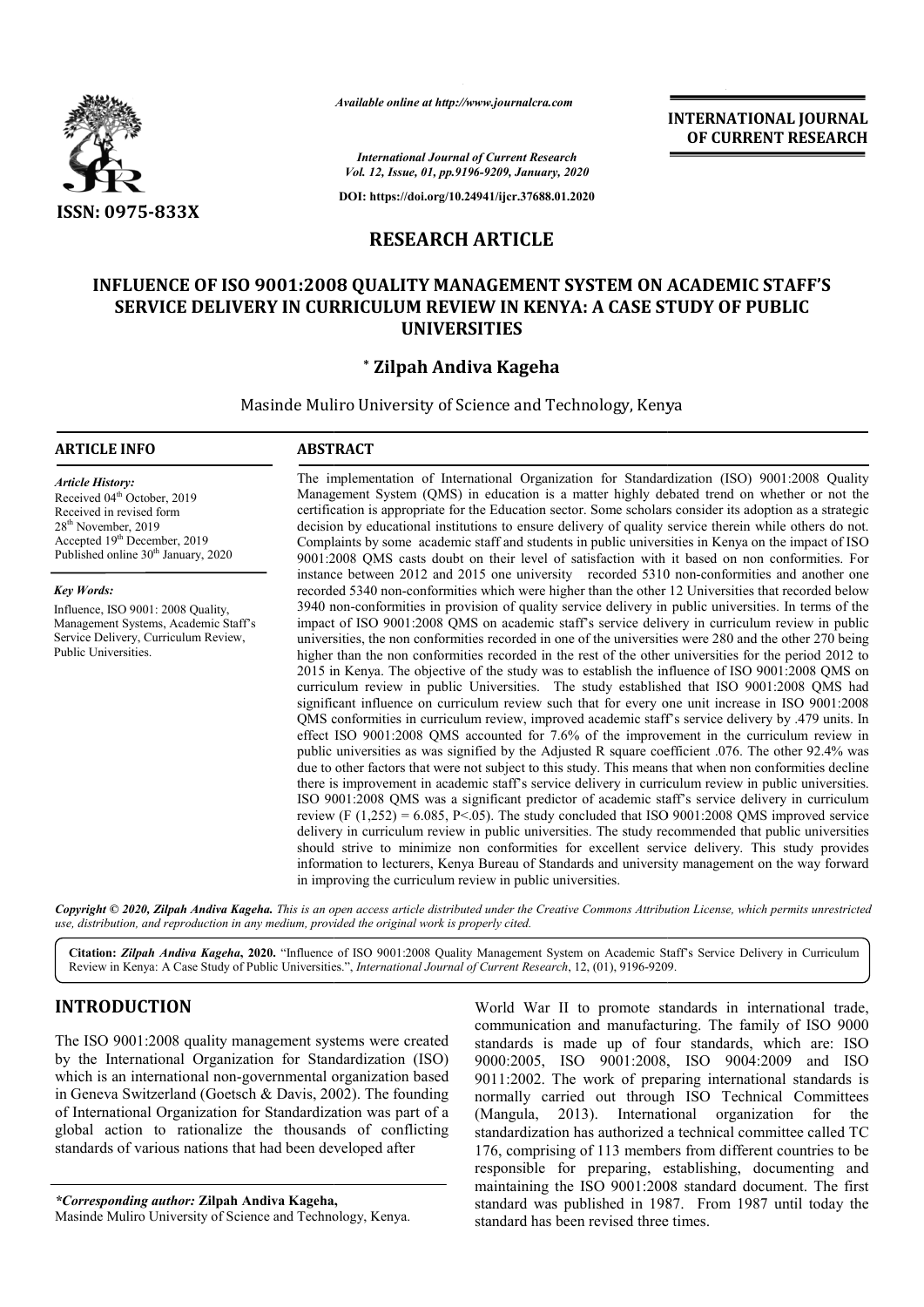The latest one which is being used worldwide is the ISO 9001:2008 standard for the quality management system and the 2008 reflects the publishing year of the standard. An ISO 9000 registration means that an organization's quality management system meets the requirements of the standard as issued by the international organization for standardization. ISO 9000 introduces users to the eight quality management principles as well as the use of the process approach to achieve continual improvement. ISO 9001 is used when you are seeking to establish a quality management system that provides confidence in the organizations ability to provide products that fulfils customer needs and expectations. It is the standard in the ISO 9000 family against whose requirements the quality management system can be certified by an external body. The standard recognizes that the term "product" applies to services, processed material, hardware and software intended for the customer. There are five sections in the standard that specify activities that need to be considered when implementing the system; overall requirements for the quality management system and documentation; management responsibility, focus, policy, planning and objectives; resource management and allocation; product realization and process management and measurement, monitoring, analysis and improvement (ISO, 9000).

The objectives of ISO 9000:2000 standards are the systematic pursuit of errors and other adverse outcomes, the reduction of variation and organization waste such as non -value added activities (Adolfas, 2008), provision of a quality framework without changing how the organization operates (ISO, 2009), improve competitive advantage, promote brand image and a useful tool of marketing (Singels, Ruel &Water, 2001), effective quality management that is focused on customer satisfaction and continual improvement of the system through objective evaluation (Hoyle, 2003). If properly implemented certification may be used as a practical step towards introduction of total quality management which is strongly emphasized by the new ISO 9000:2000 edition of the series (Kanji, 1998). One of the emerging philosophies in quality management concepts is that Quality Management System (QMS) is applied to organizations, experimented and implemented in institutions of higher learning so as to provide high quality standards for both industry and education (Ruzevicius, 2005).

There is a prevailing belief that higher education has entered a new environment in which quality plays an increasingly important role (Bergman, 1995). Felgenbaum (1994) believed that quality of education is the key factor in invisible competition between countries since the quality of products and services is determined by the way that managers, teachers, workers, engineers and economists think, act and make decisions about quality. The increasing International recognition of economic, environmental and social importance of International standards are being reflected by the inclusion of standardization as a subject in higher education programmes. The late 1980's saw the introduction of industrial quality concepts such as total quality management in a few education and training institutes. In the early 1990s, some pioneers embraced ISO 9000 and since then there has been increasing evidence that the adoption of total quality management principles and methods including those embedded in the ISO 9000 requirements could be relevant and useful for education and training organizations (Berg, 1996). Education and training organizations seek ISO 9000 certification to

improve or maintain the quality of their education or training provision, promotion of a high quality image with high visibility and credibility, a way of responding to external factors such as customers, governments or funding bodies, a method for developing a full quality assurance system which covers the whole organization and the need to improve a number of specific activities of the organization. Freeman (1993) and Chesterton (1944) believed that the ISO 9000 series of quality standards is one way to upgrade the quality of the schools. Healy (1994) believed that the ISO 9000 series of quality standards clearly defines the scope, goal, responsibility, process system, implementation, supervision and evaluation to effectively establish the quality of the school systems. Sallis and Hingley (1991) as cited in Chan, Lee and Chang (2007) pointed out that the implementation of ISO can improve tedious administration procedures at Universities. In universities in Kenya, the Directorate of Quality Assurance is charged with the responsibility of ensuring that quality and standards in universities are improved and maintained as per the ISO certification. Thus Directorate of Quality Assurance is the secretariat of ISO 9001:2008 QMS. All public universities that are ISO 9001:2008 QMS certified have "Quality Manuals" in which universities have pledged to comply with the ISO 9001:2008 QMS requirements.

For instance in the manual of university "F," the Vice Chancellor in his forward remarks: "The university is committed to providing quality higher education through quality teaching and learning, research, consultancy and community outreaches services, good governance and management. To achieve these, the university management has endeavored to streamline its Quality Management System in order to deliver services that can be benchmarked against international standards. Mechanisms for effective systems have been put in place, including documented procedures for various activities in the university. The staffs have been trained on QMS and are expected to learn to become responsive and plan for continual improvement. ISO 9001:2008 is our guiding QMS standard. The university will put more emphasis on implementation of plans, review changes and focus on quality service provision to our customers and stakeholders. Quality starts with every one of us and it is our collective responsibility to achieve it. Let us together strive for excellence by creating an environment where processes are effective and efficient in achieving our goals." And the Vice Chancellor of university "E" remarks "The university is committed to quality through teaching, research and development; providing on time services to foster and develop academic excellence in basic and applied research at all levels of study by training practice oriented manpower, who can contribute effectively to social, intellectual and academic development in the community, the nation and the community of nations. The university is committed to communicating exhaustively with its customers, and internally with its employees, to continually improve its services, products, processes, methods, and the work environment to ensure each customer is receiving the highest quality service in compliance with statutory and other regulatory requirements at the committed cost and on time. In order to realize this commitment the university management will monitor and review established quality objectives and the quality policy once every two years. It shall ensure provision of resources for implementation of an effective Quality Management System based on ISO 9001:2008. " The Quality Manuals are evidently guided by ISO 9001:2008 Quality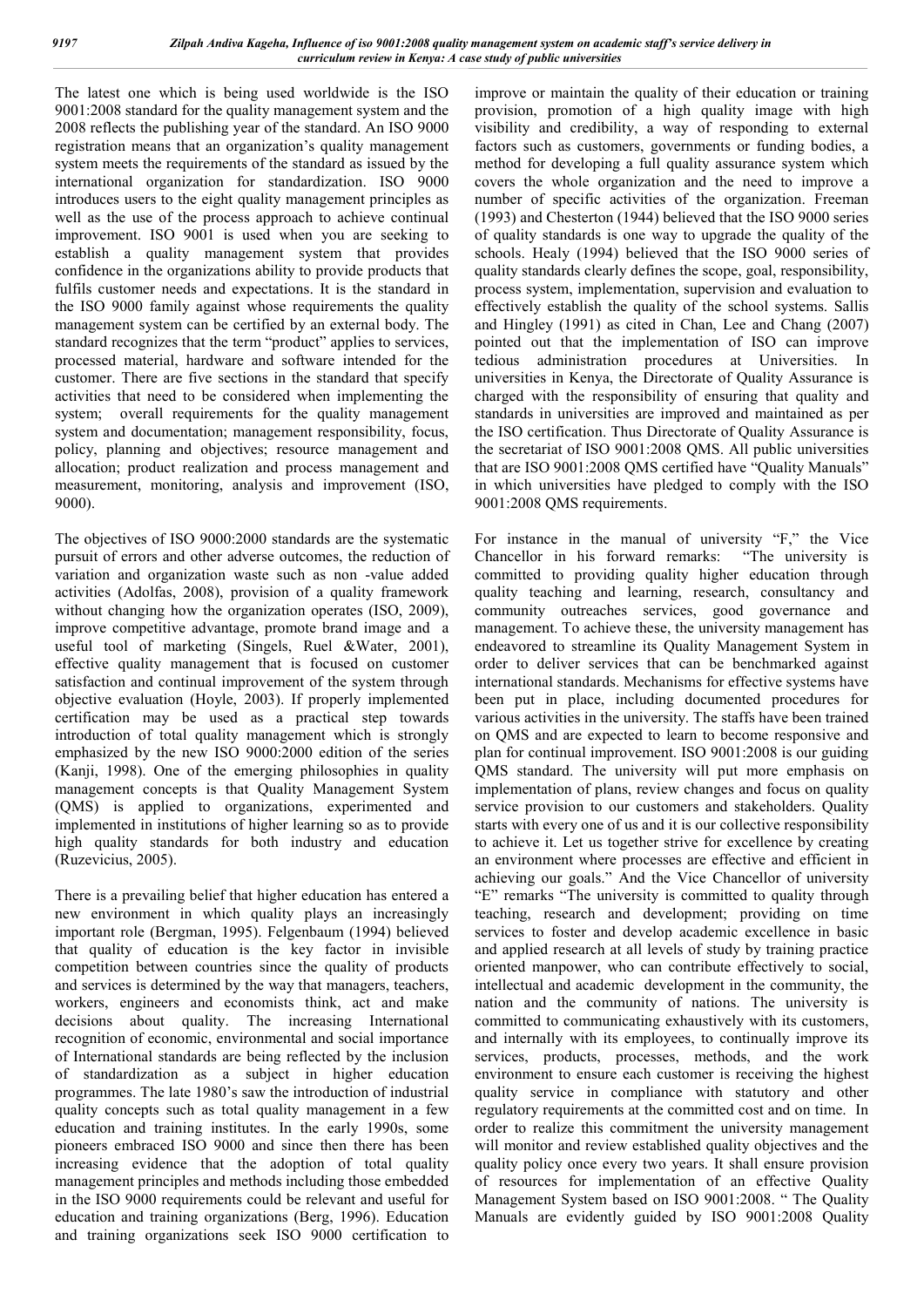# **Management System requirements / principles. These requirements /principles are**

- Customer focus: Organizations depend on their customers, and therefore need to shape activities around the fulfillment of market need.
- Leadership: Is needed to provide unity of purpose and direction.
- Involvement of people: Creates an environment where people become fully involved in achieving the organization's objectives.
- Process approach: To achieve organizational objectives, resources and activities need to be managed as processes with an understanding of how the outputs of one process affects the inputs of another.
- System approach to management: The effectiveness and efficiency of the organization depends on a systematized approach to work activities.
- Continuous improvement: Adopting this as a part of everyday culture is a key objective for an organization.
- Fact based decision- making: Effective decisions are based on the logical and intuitive analysis of data and factual information.
- Mutually beneficial supplier relationships: Such relationship enhance the ability to create value.

In a nutshell, in the quality manuals, objectives, quality policy, normative reference, Quality Management System, management responsibilities, resource management, realization of education service /product realization; and measurements, analysis and improvement constitute the Quality Management System of the university. All of which are tailored to ISO 9001:2008 QMS and The Management Representative who is one of the top officers in the university management, normally a Deputy Vice Chancellor or Registrar is the accounting officer of ISO 9001:2008 QMS and also the implementers of the same through the Directorate of Quality Assurance. This means that he/she oversees the implementation of quality service /product in the university. It is also important to note that all the requirements of ISO 9001:2008 QMS are generic and are intended to be applicable to all organizations regardless of the size and products produced. It is also worth noting the benefits of ISO 9001:2008 Quality Management System. First it involves Top Management in the improvement of quality management system; facilitates the organization to become a customer-focused organization; ensures sustained customer satisfaction by producing, delivering and providing support functions that meet the customer's needs and expectations; and increases the effectiveness and efficiency of the organization through continued improvements in systems and product /service quality. The site of the study was universities "E" and "F" (Table 1). From Table 1, it can be noted that universities "E" and "F" for the period 2012 to 2015 experienced more non conformities than other universities. Thus university "E" reported 5,340 non conformities and university "F" 5,310 compared with the other 12 universities that reported 3,940 and less individually for the same period. The non conformities, deviations or non fulfillment of ISO 9001:2008 QMS requirements in the area of examination management, teaching process, teaching /learning facilities and curriculum review. The non conformities noted raised the issues of influence of ISO 9001:2008 quality management system on the specified variables that were focused on when certification was done.

Thus, it was necessary to investigate the variance accounted for by ISO 9001:2008 quality management systems so that improvement would be earmarked. This is because some studies posit that ISO 9001:2008 quality management system is not a real valuable tool for improvement on quality education while others assert that ISO 9001:2008 quality management system model is the driver of quality in educational organizations (Fuchaka & Swaleh, 2012; Vusa, 2016 & Ruevicius, 2016).

**Research Objective:** The research objective was to determine the influence of ISO 9001:2008 quality management system on academic staff's service delivery on curriculum review.

**Synthesis of literature on influence of iso 9001:2008 quality management system on academic staff's service delivery in curriculum review:** Universities endeavor to maintain standards of academic programmes through various mechanisms. They include (a) programme assessment normally done by a committee of senate. Professional accreditation bodies examine the general structure and content of curriculum, academic standards and course length, entry level to courses, practical experiences, minimum standards of courses to be studied and mode of study. This process enables universities to compare quality of their academic activities with other universities and to ensure that their graduates are well equipped to operate at the cutting edge of their profession (b) merit based admission criteria. (c) Quality of academic staff ensured by stipulating minimum qualifications for appointment to various academic posts and enhanced staff development programmes (d) different arrangements for the assessment improvement of staff teaching and research (Okwakol, 2008).

There are a variety of models of quality assurances on the continent. The Kenya model for instance, entails assisting the universities to meet standards set by the commission for Higher Education (Irina, 2005). It involves: (a) establishment of institutional standards with respect to physical facilities, staffing levels, teaching loads and curriculum standards (b) peer-review, making use of visitation and inspection of the institution and internal self-assessment by the institutions concerned, (c) instituting quality control and quality assurance measures, and monitoring how these are being applied, (d) ensuring adequate finance resources to run the academic programmes, (e) ensuring viability of financial resources on long term basis, (f) instituting a planning culture based on three year financial plans, six year development plans and ten year projections and (g) development of a master plan. In the Koech Report, submissions were made to the effect that one of the greatest challenges facing the academic faculties in each of the Universities is the need to review the curricula and content for each teaching subject in order to keep abreast with the rapidly growing body of knowledge, hence the need for faculties, teaching departments and individual teaching staff to familiarize themselves with that latest information in their specific areas of specialization. According to the Interuniversity Council of East Africa and the Commission for Higher Education (2008) all academic departments need to be headed by a qualified, academically trained individual with relevant and appropriate experience in university teaching preferably a professor or associate professor holding a PhD in the relevant field of study. Universities in Kenya have the freedom to develop their programs and adapt them to the market needs (Commission for University Education, 2013).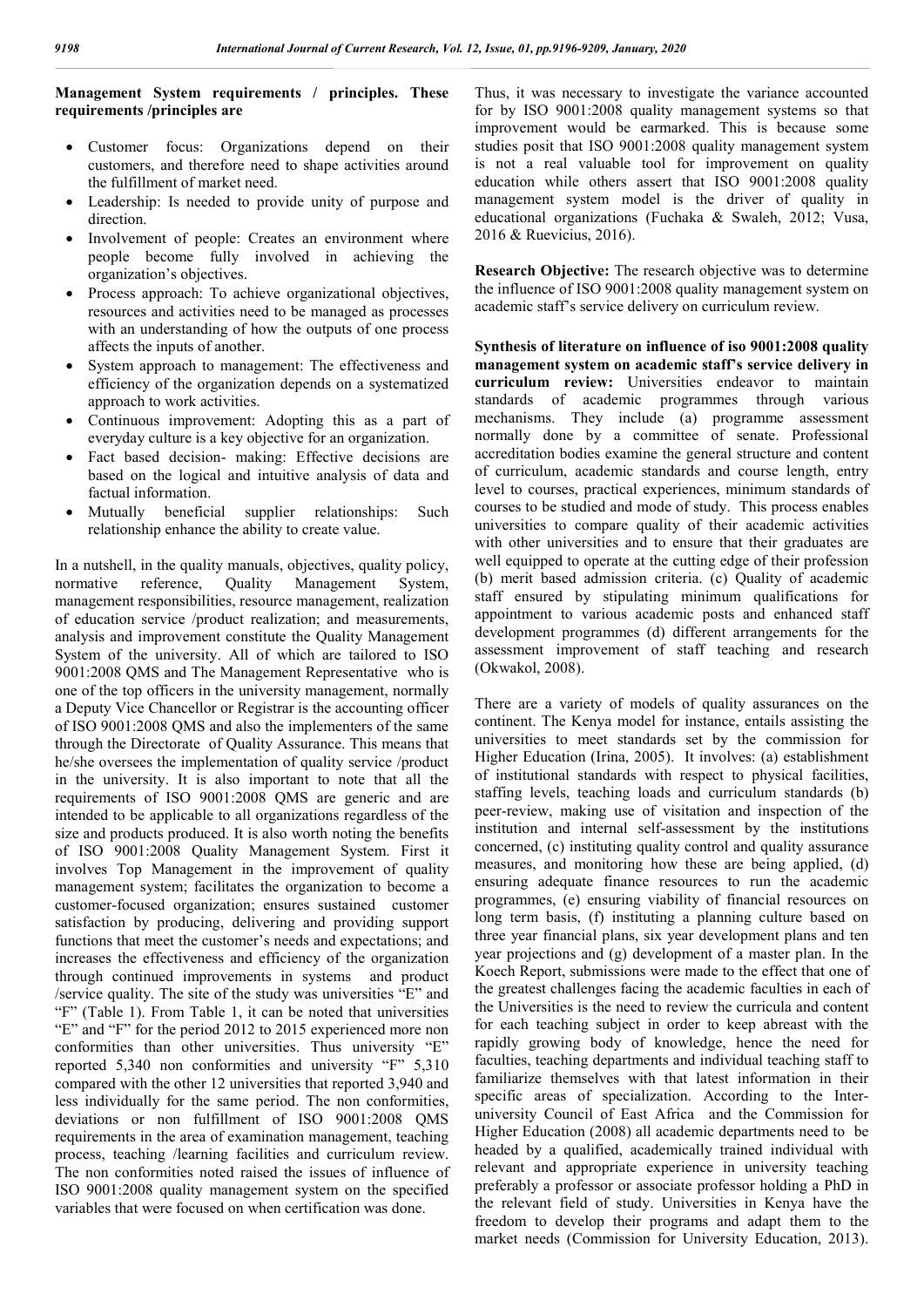This kind of education system tends to borrow from the American education system which is much renowned for its flexibility and academic freedom (Mautusi, 2013). One of the characteristic features according to Commission for University Education guidelines University curriculum is often designed by the individual departments with the more experienced lecturers giving their input regarding the curriculum. The content is often internally peer reviewed at the department and school /faculty before it is presented to the senate for adoption. After the senate has adopted the programme, it is then presented to the commission for University education for external review (Commission for University Education, 2013). Once it has been accepted by the commission for university education, the university can go ahead and implement the curriculum after incorporating the recommendations suggested by the Commission for University Education. The portfolio of course units and programmes that are offered by the University are compiled in the university course catalogue. The catalogue among others contains detailed descriptions of the course content to be covered at a particular time, the programme offering and the respective lecture hours for that particular course. The course description, however, does not specify the depth and breadth of content coverage in respect of the particular course. This in essence means that the course lecturer has the freedom to design a course outline skewed to his or her competencies in the subject. The other major weakness of this approach is that in the event two lecturers are assigned to teach the same course there are bound to be variations in content coverage (Mautusi, 2013).

At university level, the statutes vest the development and delivery of curriculum in academic departments led by Heads of Departments. However, the Deputy Vice Chancellor (Academic Affairs) is responsible for ensuring that curriculum development and review is carried out in accordance with university regulations. Quality management in curriculum development at the departmental level requires qualified staff to develop curricula relevant to current community needs and problems, keep in mind requirement of Kenya government and observe standards requisite to an internationally respected education. Curriculum development is initiated by teaching staff in departments that identify areas in need of developing a new curriculum and point out curriculum that require review. They then call for department meetings to brainstorm on their needs chaired by the Heads of department. The Heads of Department identifies and tasks specialized staff (Subcommittee) to initiate the process of curriculum development and review with a time frame of two months. The specialized staff collect relevant information from their colleagues, related departments ,the market for and consumers of the program, relevant government ministries, industry and key experts. The sub -committee prepares a memorandum of suggested new curriculum or revision to existing curriculum. The memorandum is submitted to the Heads of Department who tables it in a special department academic board meeting for discussions. The department's academic board (all teaching staff) considers the proposals submitted by the subcommittee and possibly makes some revisions. The subcommittee then integrates these suggestions of the department academic board and drafts a new or revised curriculum within one month. On receipt of the draft curriculum and its amendments the Heads of Department distributes it to academic staff in the school for further input within two weeks. On receipt of the input from academic staff, the Heads of Department organizes a workshop to deliberate the draft courses and revisions.

The workshop is facilitated by resource persons (who are subject specialists) from outside the department. The participants of the curriculum workshops are departmental academic staff, stakeholders' representations (students, parents, industry, private sector, Ministry of Education and Tertiary institutions). The aim of the workshop is to improve the quality of the proposed curriculum to suit the market demand, community expectation, maintain an international standard and create awareness among consumers. The findings of the workshop are compiled by the subcommittee and submitted to the Heads of Department who circulates it to department academic staff for further input. The Heads of Department then holds a departmental academic board meeting to discuss the advanced draft curriculum and potentially recommend for onward transmission to the school board. The Heads of Department compiles an advanced curriculum draft and submits it to the dean for consideration by the school curriculum committee. The committee recommends amendments to the source department for consideration. When the school curriculum committee is satisfied the draft is submitted for further discussion in the school board. The school board may propose amendment for the source department to consider. When the school board is satisfied with the draft curriculum and course revision, it authorizes the dean to submit the draft curriculum and review recommendations to the chair committee of deans. The Deans committee may propose amendments for the source department to consider the amendments and resubmits the draft to the committee of deans through the dean. If the committee of deans is satisfied it authorizes their chairpersons to submit the proposed curriculum and course revision to the Deputy Vice Chancellor (Academic Affairs) for onward presentation to university senate for discussion.

The Deputy Vice –Chancellor (Academic affairs) in the receipt of the proposed curriculum and revision, tables it in the University senate for discussion. Within two weeks, the senate discusses the proposed curriculum and course revision and may suggest amendments for the source department to consider. The department considers the senate amendments and resubmits the proposed curriculum and revisions to the senate through Deputy Vice Chancellor (Academic affairs). If the senate is satisfied with the draft curriculum and course revisions the curriculum is approved and becomes a bona fide university curriculum to be run in the source department. Since curriculum review is driven by directorate of quality assurance principles, this study sought to establish the influence of ISO 9001:2008 quality management system on academic staff's service delivery in curriculum review.

#### **Conceptual Framework**



**Figure 1: Conceptual framework showing the influence of ISO 9001:2008 Quality Management Systems on Academic Staff's Service Delivery in Curriculum Review in Public Universities**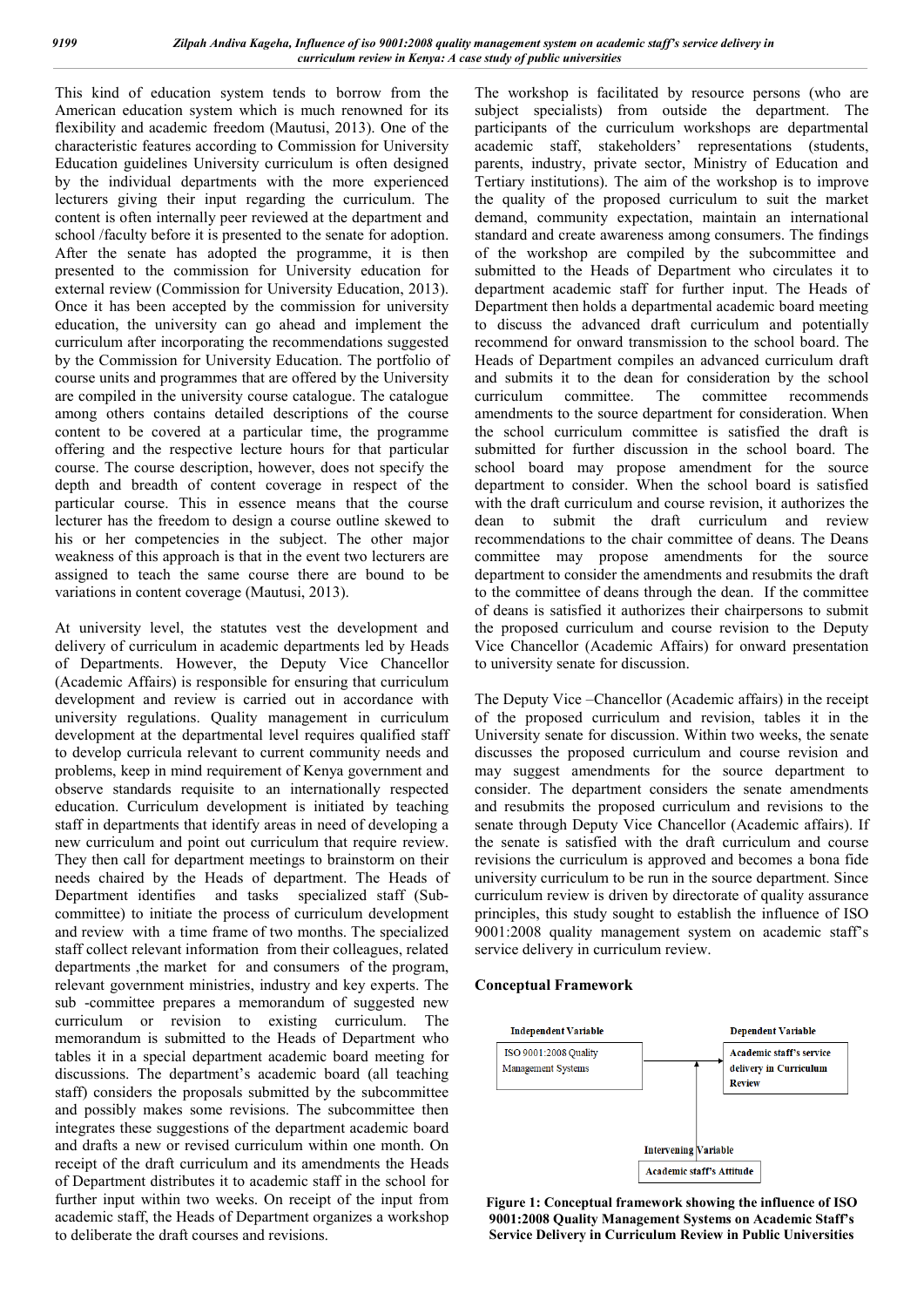The conceptual framework (Figure 1) was based on Vusa's (2016) and Ruevicius (2016) assumptions that ISO 9001:2008 QMS influences service delivery in universities. As perceived in the review of the literature, the independent variable for the study is the influence of ISO 9001:2008. The dependent variable is academic staff's service delivery in relation to curriculum review. The intervening variable is the academic staff's attitude. These factors directly or indirectly intervene on the dependent variable and the independent variables as illustrated in Figure 1.

# **RESEARCH METHODOLOGY**

Descriptive and correlational research designs were adopted. Study population was 759 academic staff consisting of 420 from one university and 333 from the other. Fisher's formula was used to determine sample size of 254 teaching staff. Proportionate and purposive sampling was used to select 254 teaching staff, that is, 142 from one university and 112 from another; and saturated sampling was used to select 4 students' leader and 2 management representatives. Questionnaire, interview schedule and document analysis guide were used to collect data. Face and content validity of the instruments was determined by experts in education administration. The content validity indices for the four instruments were academic staff questionnaire .89, interview schedule for academic staff .78, observation guide .89 and document analysis guide .89. This means that all the instruments were valid. Cronbach's alpha was used to determine reliability of the instruments using 75(10%) of study population whereby a coefficient of .7 and above at a p-value of 0.05 was considered reliable. The instruments were reliable as their coefficients exceeded .7 at pvalue of .05. Quantitative data was analyzed using frequency counts, means, percentages and regression analysis. Qualitative data was transcribed and analyzed in emergent themes and sub-themes.

# **RESULTS**

**Return Rate of Questionnaires:** From Table 2, it can be noted that the return rate of questionnaire was 100%. This means that they were adequate for analysis of data. Thus according to Mugenda and Mugenda (2003) a response rate of 50% is adequate for analysis and reporting. A response rate of 60% is good and a response rate of 70% and over is very good. In essence these figures serve as guidelines, otherwise a response rate of 100% is the best because it is a representative sample for meaningful generalizations. Since the response rate was 100%, it means the results of this study are generalizable.

**Institution Data:** The institution data for the universities that were used as the site of the study were as shown in Table 3. From Table 3, it can be noted that universities had schools and departments. It is important to note that an "institution" is defined as an organization founded for purpose of university education and research. "Public university" means a university established and maintained or assisted out of public funds. "Academic staff" means any person who has been appointed to teach, train or to do research at a university. "Department" means an academic division into which a faculty or school is divided for purposes of teaching, examinations and administration. "Curriculum" means any documented

programme of study. "Faculty /school" means an academic division so designed or established under the instruments constituting a university (Ministry of Education, Science and Technology, 2014). Examination on the other hand means an official test that reveals a student knowledge or ability in a particular subject. There are two types of examinations formative and summative evaluations. Formative evaluation are examinations or tests administered in the course of study while summative evaluation are examinations administered at the end of the course /semester. The purpose of examination is fourfold; one, examinations are used to diagnose the strengths and weaknesses of students; two, to inform students of progress in the curriculum; three, help in grading or classifying students, and four, to help in selecting students into correct career and programmes for further studies. Thus without good examinations, an education system can collapse and put the country's development scorecard into disarray.

**ISO 9001:2008 QMS Status of curriculum review Based on Departmental Audit Reports in sampled Public Universities in Kenya (n=91) 2014/2015:** In order to establish the influence of ISO 9001:2008 quality management system on academic staff's service delivery in public universities in Kenya data on ISO 9001:2008 QMS status was first established from the departmental audit report using document analysis guide. The results were as shown in Table 4.

From Table 4, it can be observed that the status of ISO 9001:2008 QMS varied from one department to another. From Table 5, it can be observed that the level of non conformities in Curriculum Review were majorly low as indicated by 54  $(59.34%)$  and very low as indicated by  $37(40.66%)$ . From Table 6, it can be noted that non conformities in Curriculum Review after ISO 9001:2008 QMS certification was rated high by 69(75.82%) respondents, as moderate by 10(10.98%) and as very high by 12(13.20%) respondents. The areas of focus were; formal procedures and timetable for periodic evaluation of curriculum; implementation of memos on curriculum review; involvement of lecturers in curriculum development; approval, monitoring and evaluation of the curriculum, implementation of Commission for University Education recommendations; submission of new programmes and courses to senate and Commission for University Education for approval; approval of academic programme by senate and Commission for University Education before implementation. Regression analysis was computed to establish the influence of ISO 9001:2008 QMS on Curriculum Review in public universities. The results were as shown in Table 7. From Table 7, it can be noted that ISO 9001:2008 quality management system had significant influence on Academic Staff's Service Delivery in Curriculum Review in Public Universities as the pvalue was less than .05. The null hypothesis "ISO 9001:2008 quality management system has no significant influence on academic staff's service delivery in Curriculum Review in public universities was rejected and therefore the alternative hypothesis Ha<sub>1</sub> ISO 9001:2008 Quality Management System has significant influence on academic staff's service delivery in Curriculum Review in public universities was accepted. It can also be observed that ISO 9001:2008 QMS accounted for 7.6% of the variation in Curriculum Review as signified by the Adjusted R Square coefficient .076. This means that ISO 9001:2008 Quality Management System explained 7.6% of the variance while 92.4% was due to other factors that were not subject of this study. To establish whether ISO 9001:2008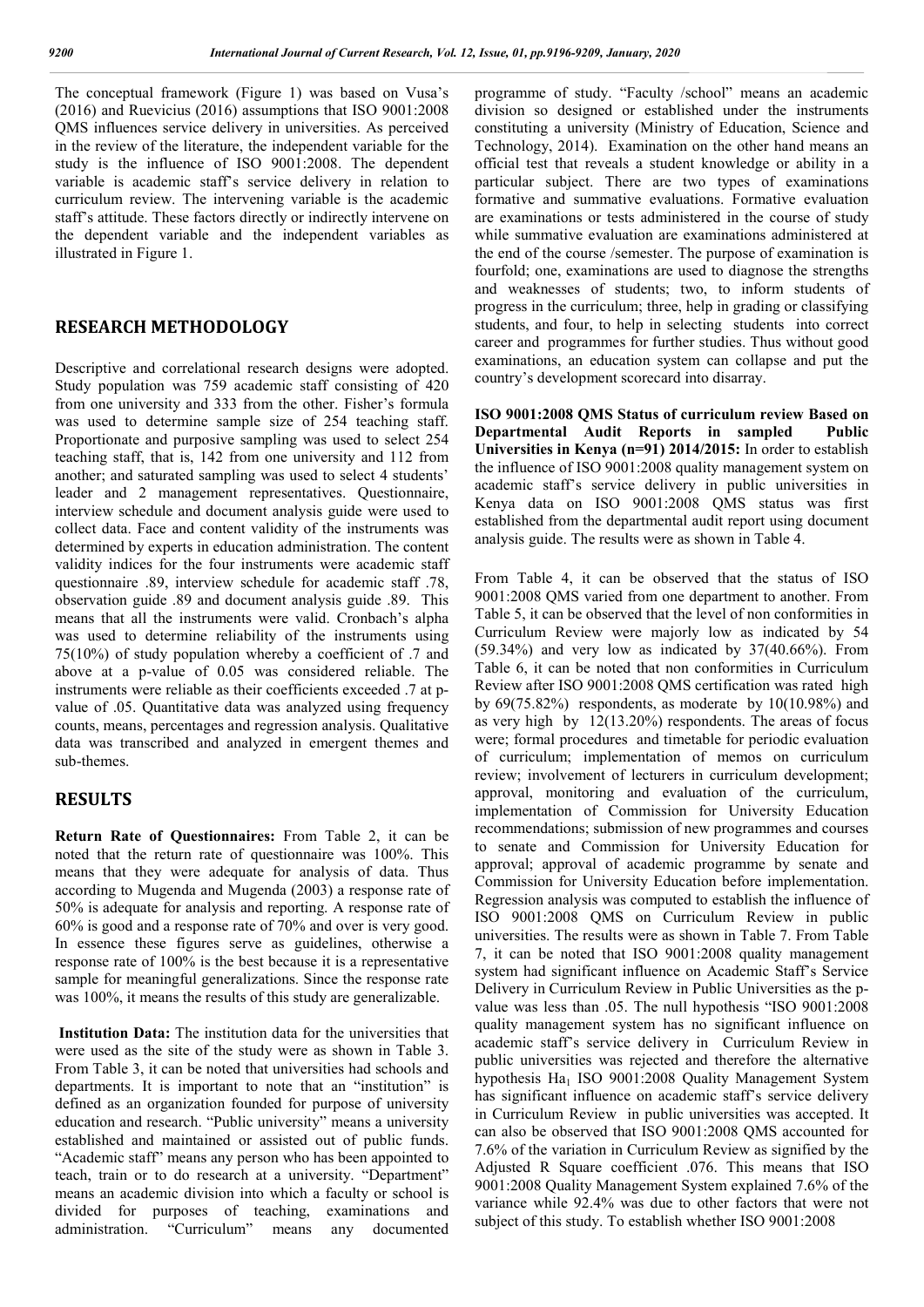#### **Table 1. Public Universities in Kenya: Non –conformities 2012 to 2015**

| <b>SN</b> | University | of<br>Year<br><b>ISO</b>        |                           |            |          |             | Areas of Focus and Non-Conformities |       |  |  |  |
|-----------|------------|---------------------------------|---------------------------|------------|----------|-------------|-------------------------------------|-------|--|--|--|
|           |            | certification                   |                           | Curriculum | Teaching | Teaching/le | Processing of                       | Total |  |  |  |
|           |            |                                 | Examination<br>processing | review     | process  | arning      | University Continuous               |       |  |  |  |
|           |            |                                 | procedures                | process    |          | facilities  | assessment Tests                    |       |  |  |  |
|           | А          | $20th$ June $2012$              | 1650                      | 180        | 230      | 870         | 850                                 | 3780  |  |  |  |
|           | B          | $29th$ July 2009                | 1520                      | 130        | 210      | 850         | 660                                 | 3370  |  |  |  |
| 3         | C          | $30th$ Oct 2014                 | 1630                      | 100        | 240      | 820         | 750                                 | 3540  |  |  |  |
| 4         | С          | $8th$ May 2012                  | 1720                      | 170        | 270      | 920         | 780                                 | 3860  |  |  |  |
|           | E          | 1 <sup>st</sup><br>January 2011 | 2300                      | 280        | 360      | 1100        | 1300                                | 5340  |  |  |  |
| 6         | F          | $26^{th}$ Sep 2013              | 2100                      | 270        | 340      | 1200        | 1400                                | 5310  |  |  |  |
|           | G          | $20th$ June 2012                | 1620                      | 210        | 180      | 940         | 880                                 | 3830  |  |  |  |
| 8         | H          | $4th$ Dec 2009                  | 1670                      | 180        | 210      | 830         | 860                                 | 3750  |  |  |  |
| 9         |            | $5th$ March 2012                | 1640                      | 160        | 240      | 830         | 780                                 | 3650  |  |  |  |
| 10        |            | $25^{th}$ Nov 2014              | 1540                      | 170        | 220      | 860         | 830                                 | 3620  |  |  |  |
| 11        | K          | $15th$ August 2012              | 1820                      | 210        | 240      | 820         | 850                                 | 3940  |  |  |  |
| 12        | L          | $6th$ April 2009                | 1450                      | 140        | 170      | 860         | 740                                 | 3360  |  |  |  |
| 13        | M          | $16^{\text{th}}$ June 2010      | 1550                      | 180        | 210      | 840         | 860                                 | 3640  |  |  |  |
| 14        | N          | $2nd$ Dec 2014                  | 1730                      | 220        | 230      | 870         | 870                                 | 3920  |  |  |  |

Source: Kenya Bureau of Statistics 2015 Standards, Training, Testing and Certification of 14 ISO 9001:2008 Certified Public Universities in Kenya.

#### **Table 2. Return Rate of Questionnaires**

| Respondents              | Number Issued | Number returned | Percentage |
|--------------------------|---------------|-----------------|------------|
| University "E" Lecturers | '42           | 142             | 100        |
| University "F" lecturers |               |                 | 100        |

Source: Field Data 2016

#### **Table 3. Institution Data**

| University E<br>ັ້<br>University F<br>36 | Institution | Number of Schools | Number of Academic Departments |
|------------------------------------------|-------------|-------------------|--------------------------------|
|                                          |             |                   |                                |
|                                          |             |                   |                                |

Source: Field Data 2016

### **Table 4. Data on ISO 9001:2008 Quality Management System Status on Non Conformities in provision of Teaching /Learning facilities in Public Universities Based on Departmental Audit Reports n=91 2014/2015**

| $\ensuremath{\mathrm{S/N}}$ | Non Conformities- Curriculum<br>Review | $\ensuremath{\mathrm{S/N}}$ | Non Conformities- Curriculum<br>Review | $\ensuremath{\mathrm{S/N}}$ | Non Conformities-<br>Curriculum Review |
|-----------------------------|----------------------------------------|-----------------------------|----------------------------------------|-----------------------------|----------------------------------------|
| 1                           | 1.8                                    | 31                          | 1.4                                    | 61                          | 2.3                                    |
| $\sqrt{2}$                  | 1.2                                    | 32                          | 1.7                                    | 62                          | 1.7                                    |
| 3                           | 1.6                                    | 33                          | 1.2                                    | 63                          | 1.6                                    |
| $\overline{\mathbf{4}}$     | 1.6                                    | 34                          | 1.1                                    | 64                          | 2.1                                    |
| 5                           | 2.2                                    | 35                          | 2.2                                    | 65                          | 1.3                                    |
| 6                           | 1.6                                    | 36                          | 2.3                                    | 66                          | 1.6                                    |
| $\overline{7}$              | 1.4                                    | 37                          | 1.4                                    | 67                          | 1.3                                    |
| 8                           | 1.6                                    | 38                          | 1.3                                    | 68                          | 1.4                                    |
| 9                           | 2.2                                    | 39                          | 1.6                                    | 69                          | 1.2                                    |
| 10                          | 2.4                                    | 40                          | 1.6                                    | 70                          | 2.1                                    |
| 11                          | 1.2                                    | 41                          | 1.3                                    | 71                          | 1.7                                    |
| 12                          | 1.6                                    | 42                          | 1.2                                    | 72                          | 1.3                                    |
| 13                          | 2.2                                    | 43                          | 2.4                                    | 73                          | 1.6                                    |
| 14                          | 1.2                                    | 44                          | 1.5                                    | 74                          | 1.7                                    |
| 15                          | 1.4                                    | 45                          | 1.2                                    | 75                          | 1.6                                    |
| 16                          | 1.4                                    | 46                          | 1.2                                    | 76                          | 1.8                                    |
| 17                          | 2.1                                    | 47                          | 2.3                                    | 77                          | 2.2                                    |
| 18                          | 1.6                                    | 48                          | 1.6                                    | 78                          | 1.6                                    |
| 19                          | 1.2                                    | 49                          | 1.4                                    | 79                          | 1.2                                    |
| 20                          | 1.6                                    | 50                          | 1.6                                    | 80                          | 1.3                                    |
| 21                          | 1.6                                    | 51                          | 2.2                                    | 81                          | 1.8                                    |
| 22                          | 1.2                                    | 52                          | 2.3                                    | 81                          | 1.4                                    |
| 23                          | 1.2                                    | 53                          | 1.8                                    | 82                          | 1.2                                    |
| 24                          | 2.1                                    | 54                          | 1.6                                    | 83                          | 2.1                                    |
| 25                          | 2.0                                    | 55                          | 1.4                                    | 84                          | 1.6                                    |
| 26                          | 1.6                                    | 56                          | 1.2                                    | 85                          | 1.4                                    |
| 27                          | 1.6                                    | 57                          | 1.3                                    | 86                          | 2.1                                    |
| 28                          | 1.8                                    | 58                          | 1.2                                    | 88                          | 1.2                                    |
| 29                          | 1.6                                    | 59                          | 1.5                                    | 90                          | 1.4                                    |
| 30                          | 1.6                                    | 60                          | 1.2                                    | 91                          | 1.3                                    |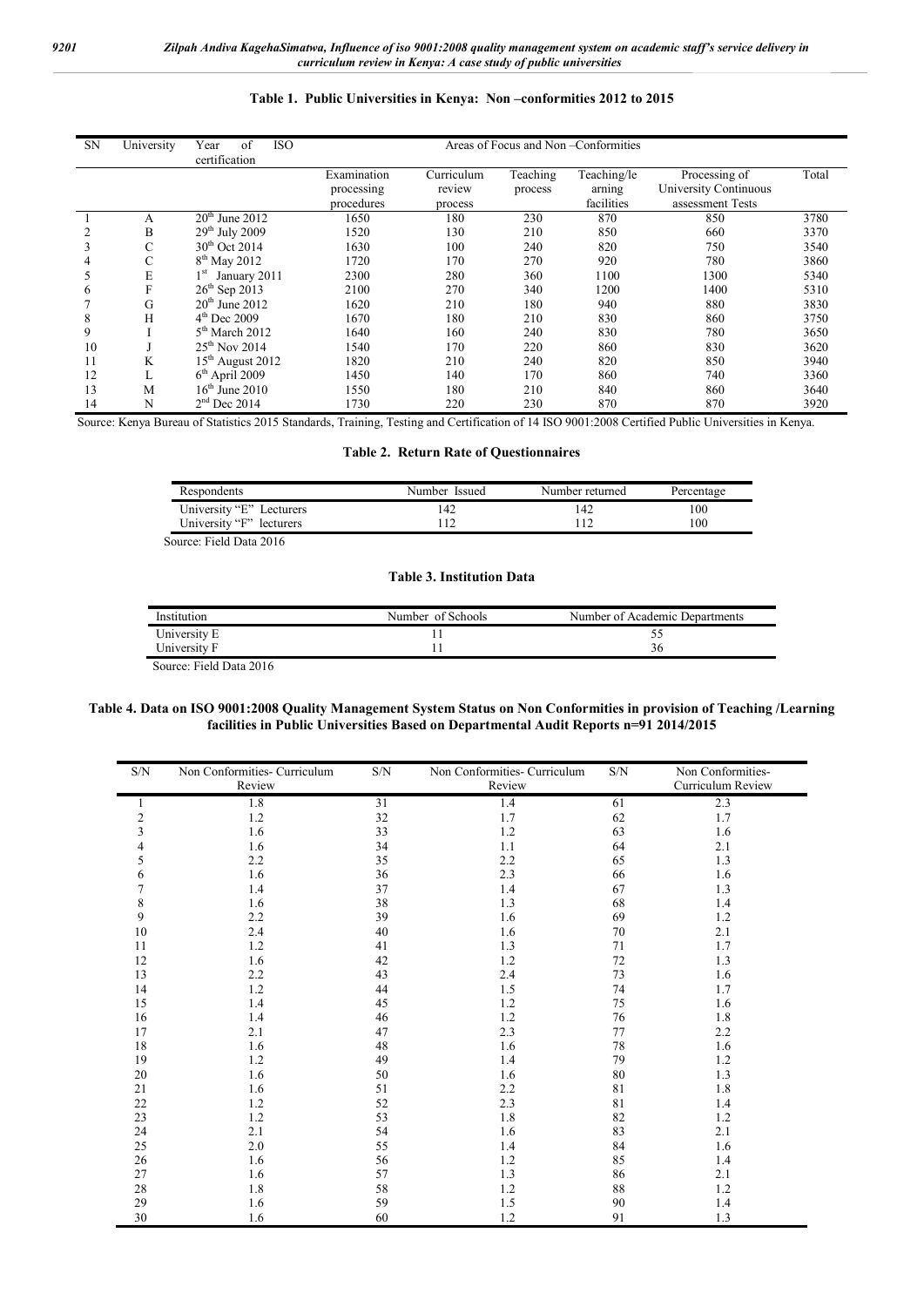| Level of Non conformity in Curriculum Review Ratings | Frequency      | Percentage     |
|------------------------------------------------------|----------------|----------------|
| 1.00 -1.44                                           | 37             | 40.66          |
| $1.45 - 2.44$                                        | 54             | 59.34          |
| $2.45 - 3.44$                                        | 00             | 00             |
| $3.45 - 4.44$                                        | 0 <sub>0</sub> | 0 <sup>0</sup> |
| $4.45 - 5.00$                                        | 00             | 00             |
| Total                                                | 91             | 100.00         |

### **Table 5. Status of ISO 9001:2008 Quality Management Systems in Public Universities 2014 /2015 Academic year**

Source: Field Data, 2016

#### **Interpretation of Mean Rating**

#### **Numeric strength Practical strength**

| $1.00 - 1.44$ | Very Low non conformity  |
|---------------|--------------------------|
| $1.45 - 2.44$ | Low non conformity       |
| $2.45 - 3.44$ | Moderate non conformity  |
| $3.45 - 4.44$ | High non conformity      |
| 4.45 -5.00    | Very High non conformity |

#### **Table 6. Status of Curriculum Review after ISO 9001:2008 Quality Management System Certification in Public Universities 2015 /2016 Academic year**

| Curriculum Review Ratings | Frequency | Percentage |
|---------------------------|-----------|------------|
| $1.00 - 1.44$             | 00        | 00         |
| $1.45 - 2.44$             | 00        | 00         |
| $2.45 - 3.44$             | 10        | 10.98      |
| $3.45 - 4.44$             | 69        | 75.82      |
| $4.45 - 5.00$             | 12        | 13.20      |
| Total                     | 91        | 100.00     |

Source: Field Data 2016

#### **Interpretation of Mean Rating**

#### **Numeric strength Practical strength**

| $1.00 - 1.44$ | Very Low non conformity  |
|---------------|--------------------------|
| $1.45 - 2.44$ | Low non conformity       |
| $2.45 - 3.44$ | Moderate non conformity  |
| $3.45 - 4.44$ | High non conformity      |
| $4.45 - 5.00$ | Very High non conformity |

#### **Table 7. Regression Analysis of ISO 9001:2008 Quality Management System on Curriculum Review**

| Model |                | R Square | Adjusted R | Std. Error of the |                    |          | Change Statistics |     |               |
|-------|----------------|----------|------------|-------------------|--------------------|----------|-------------------|-----|---------------|
|       |                |          | Square     | Estimate          | R Square<br>Change | F Change | dfl               | df2 | Sig. F Change |
|       | $.293^{\rm a}$ | 086      | .076       | .54048            | .086               | 8.388    |                   | 89  | .005          |

#### **Table 8. ANOVA of ISO 9001:2008 Quality Management System and Curriculum Review**

| Model |            | Sum of Squares | $\cdot$<br>uі | Mean Square |       | Sig.           |
|-------|------------|----------------|---------------|-------------|-------|----------------|
|       | Regression | 2.450          |               | 2.450       | 8.388 | $.005^{\circ}$ |
|       | Residual   | 25.998         | 89            | 292<br>274ء |       |                |
|       | Total      | 28.449         | 90            |             |       |                |

a. Dependent Variable: Curriculum Review

b. Predictors: Constant, ISO 9001:2008 Quality Management System

#### **Table 10. Linear Regression Analysis of ISO 9001:2008 Quality Management System on Curriculum Review**

| Model |                      | Unstandardized Coefficients |            | Standardized Coefficients |          | Sig. | 95.0% Confidence Interval for B |             |
|-------|----------------------|-----------------------------|------------|---------------------------|----------|------|---------------------------------|-------------|
|       |                      |                             | Std. Error | Beta                      |          |      | Lower Bound                     | Upper Bound |
|       | .`onstant            | 4.617                       | .269       |                           | 17.165   | .000 | 4.083                           | 5.152       |
|       | ISO 9001:2008 OMS in | $-479$                      | .165       | $-.293$                   | $-2.896$ | 005  | $-.808$                         | $-.150$     |
|       | Curriculum Review    |                             |            |                           |          |      |                                 |             |

Dependent Variable: Curriculum Review Regression Equation  $Y = B_0 + B_1 X_1$ ………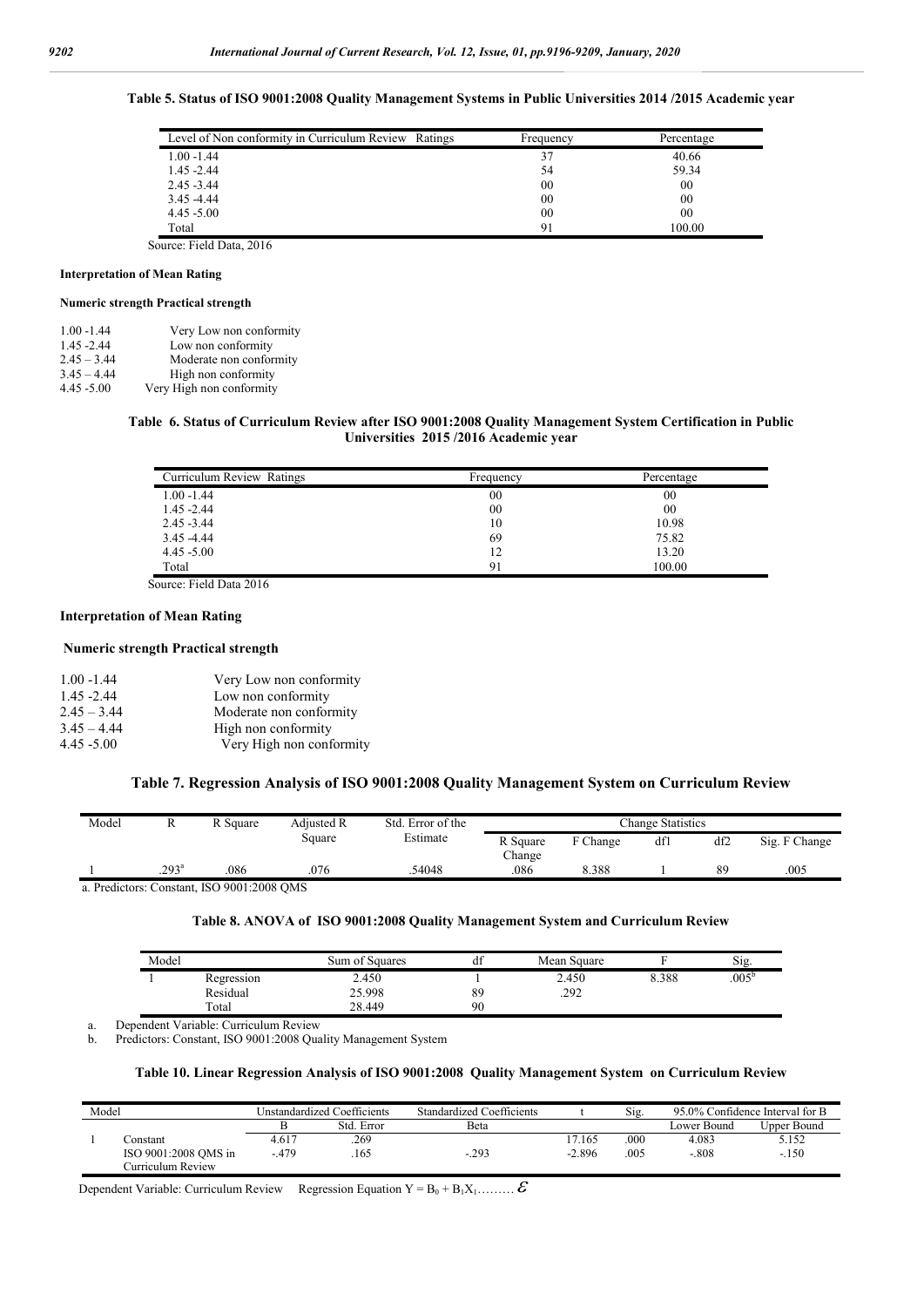Quality Management System was a significant predictor of curriculum review ANOVA was computed and the results were as shown in Table 8. From Table 9, it can be noted that ISO 9001:2008 Quality Management System was a significant predictor of the quality of Curriculum Review in public universities (F  $(1, 89) = 8.388$ , P>.05). This means that ISO 9001:2008 QMS can be relied upon in predicting the quality of Curriculum Review. To establish the actual influence of ISO 9001:2008 Quality Management System on quality of Curriculum Review in public universities, linear regression analysis was computed and the results were as shown in Table 10. From Table 10, it can be noted that for every one unit increase in non conformities in Curriculum Review, the status of Curriculum review declined by .479 units as signified by the coefficient -.479. Conversely, for every one unit reduction in non conformities in Curriculum Review, the status of curriculum Review improved by .479 units. The Regression Equation is  $Y = 4.617 + .479X_1$ . It is important to note that curriculum review entails

# **DISCUSSION**

The status of ISO 9001:2008 QMS varied from one variable to another. With regard to teaching the audit reports revealed that non conformities were low across the departments. This means that the conformities were high. The implication was that preparation of course outlines, allocation of workload, quality teaching and timetabling were in line with ISO 9001:2008 QMS requirements. This audit reports were expected to have an impact on subsequent teaching activities, hence the need for this study to establish the influence. With regard to curriculum review the non-conformities were high meaning that conformity was low. This means that curriculum review was not being taken seriously. The reviews are supported to be regular, however since curriculum are normally broad, the frequency of review cannot be as high. With regard to Curriculum Review compliance to the requirements of ISO 9001:2008 QMS was high in public universities. It also means that public universities were adhering to the prescribed ISO 9001:2008 QMS. The areas of focus or indicators were memos or circulars on curriculum reviews, minutes of curriculum reviews, old curriculum, new curriculum and approval of programmes and courses by senate and Commission for University Education. Observation analysis guide concurred with questionnaire finding whereby it was clear that curriculum review was periodically undertaken and submitted to senate for approval and Commission for University Education before implementation. In agreement with these findings, during interviews, the management representatives stated "In order to comply with Commission for Education and ISO 9001:2008 quality management system requirements the university has reviewed academic programmes in all areas, be they medicine, engineering or economics. This has enabled the professional bodies, like the Engineers Board of Kenya to approve the programmes offered." It is important to note that curriculum review entails evaluation of academic content taught in specific academic programmes with a view to, enhancing response to the needs and demands of communities for whom universities prepare graduates with skills and knowledge needed to compete globally. It is against this backdrop that universities were ISO 9001:2008 quality management system certified, whereby ISO 9001:2008 quality management system is viewed as a means of achieving quality curriculum. Curriculum review in the context of ISO 9001:2008 quality management system is a response to a

number of drivers or inherent demands on curriculum which are: changing nature of disciplines, avoiding duplication by rationalizing what is offered thereby reducing the assessment burden for staff and students, opportunity offered by new learning technologies, increasing cohort size, shifting students demographics, trends in students retention, progression and achievement, trends in student satisfaction surveys, changing expectations of professional statutory and regulatory bodies, outcomes of programme evaluations and original aims and outcomes of the programme having been lost over time. The findings of this study therefore provide insight into the extent to which ISO 9001:2008 quality management system has influenced the response to the inherent demands on curriculum. In line with ISO 9001:2008 quality management system curriculum reviews are ongoing periodically as need arises. During interviews, interviewees stated" Life is not static, neither are technologies nor challenges. The curriculum, that is, the lessons and academic subject matter taught in universities and other institutions of learning in specific academic programmes and courses are also subject to change hence the need for a responsive mechanism. Many decades back, computer technology was unknown, today with scientific revolution, everything is being computerized and therefore the need for curriculum reviews. Curriculum reviews improve and sustain quality in education, by ensuring that it remains relevant to the ever-changing phenomenon in the world. It is a means of knowing where we are and where we want to move to. In essence the purpose of curriculum review is to improve student learning, engagement, experience and outcomes. To this end it is important to note that curriculum framework entails objectives, content, learning experiences and learning outcomes. ISO9001:2008quality management system therefore helps us to measure the extent to which the nitty gritty of curriculum framework is being achieved by way of improving on it."

The fact that influence was significant, and a prediction model was established, ISO 9001:2008 quality management system indeed influences curriculum reviews in public universities. This finding concurs with those of Vusa (2016) who conducted a study titled "ISO 9001:2008 quality management system certification and service quality in Kenya and public universities: a case of the University of Nairobi."Vusa established that ISO 9001:2008 QMS highly influenced the quality of service in the university. The service referred to cuts across the entire university curriculum. It is worth noting that all services in the universities are angered in the curriculum offered. This study however did not provide empirical evidence specifically on the influence of ISO 9001:2008 QMS on curriculum review. The new knowledge generated is the empirical evidence on the influence of ISO 9001:2008 QMS on curriculum review which culminated in a model that can be used to determine the influence of ISO 9001:2008 QMS on the nitty-gritty of the curriculum.

## **Conclusion**

The ISO 9001:2008 quality management system also significantly influenced academic staff's service delivery in curriculum review in terms of formal procedures and timetable for periodic evaluation of curriculum; implementation of memos on curriculum review; involvement of lecturers in curriculum development; approval, monitoring and evaluation of the curriculum, implementation of commission for university education recommendations; submission of new programmes and courses to senate and Commission for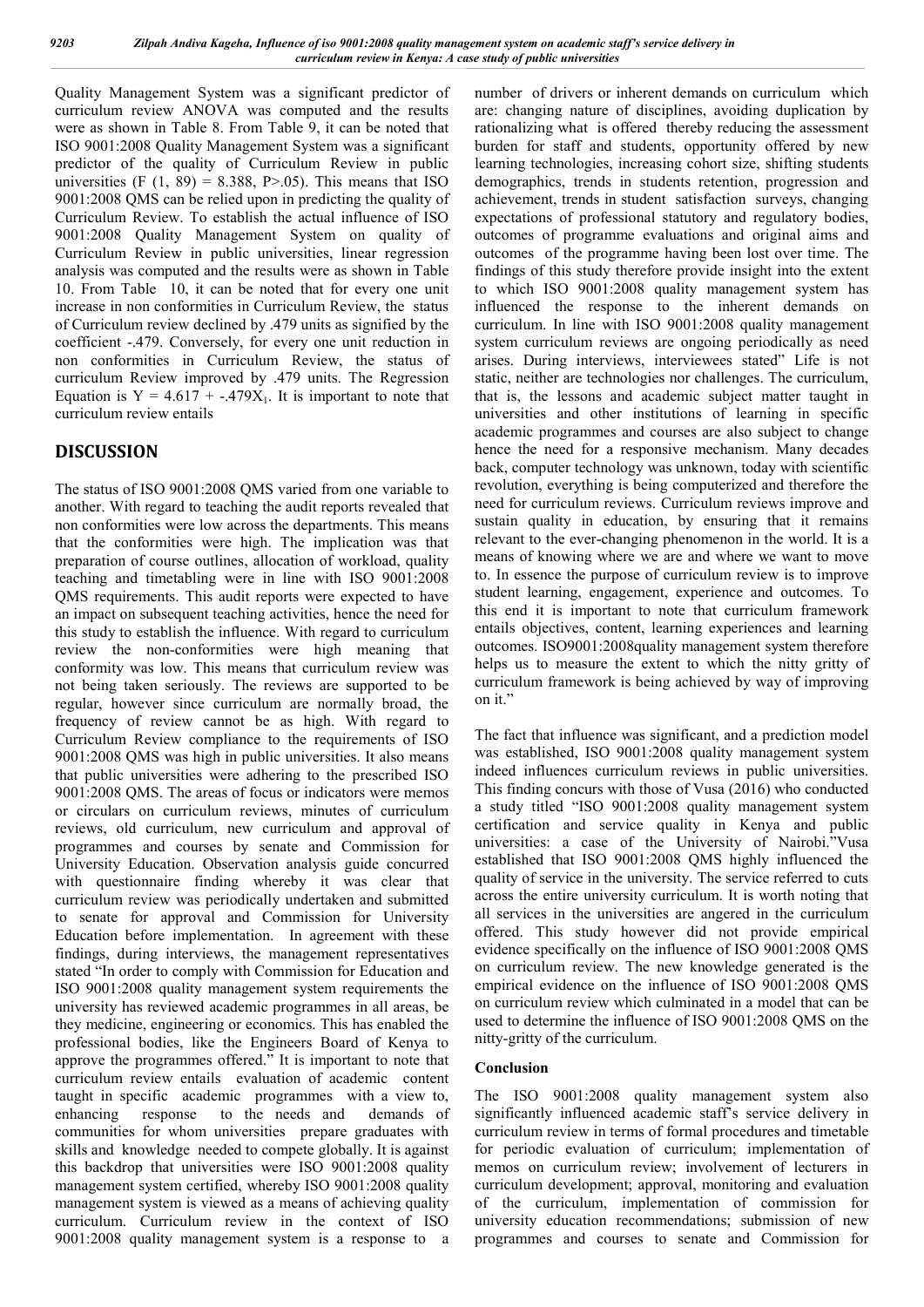University Education for approval; approval of academic programme by senate and Commission for University Education before implementation. This improved service delivery in curricular activities.

#### **Recommendations**

Public universities should strive to eliminate non conformities in curriculum review so that what is offered in academic programs meets the universities, and regulatory bodies, requirements for purposes of national development as universities are expected to provide the best services and expertise in the realm of academia.

# **REFERENCES**

- Abagi, O. 1999. Revitalizing financing of Higher Education in Kenya. Resource utilization in public universities in Kenya. Research report, Association of African Universities. Accra, Ghana.
- Abend, A., Ornstein, S.W., & Battas, E. 2006. *Evaluating Quality Educational Facilities* PEB Exchange programme on Educational Building, Paris: OECD Publishers.
- Achavya, U.H. & Ray, S. 2000. ISO 9000 Certification in Indian Industries: A Survey, Total *Quality Management,*  113: 261 -266.
- Adeyemo, A. 2012. Sixty percent of Lecturers in Nigerian Universities do not have Doctorate degrees. Retrieved from http/www.bellanaisa.com/202/08/22.
- Adolfas, K. 2008. Problems of Auditing using Quality Management Systems for Sustainable Development of Organizations, *Technological and Economic Development of Economy,* 141: 64-75.
- Ahawo, A.H., Simatwa, E.M.W., & Gidudu, H.L. 2017. Education Stakeholders' Contribution to Management of Girl Student Discipline in Enhancement of Quality Education for Girls in Kenya: A Case Study of Siaya County. *International Journal of Current Research.* Vol. 9, Issue 08: 56190-56207.
- Ahawo, A.H., Simatwa, E.M.W., & Yalo, A.J. 2015. Stakeholders Contribution to Infrastructure Development in Enhancement of Girls Academic Achievement in Kenya: A Case Study of Siaya County. *Greener Journal of Educational Research.* Vol. 5 3: 098-119.
- Ahemba,T. 2006. "Decay dim's Africa's once proud Universities" Reuters 15 November, Ibadan.
- Al Khadra, H., Barqawi, B. & Alramahi, W. 2012. Governance using ISO 9001:2000 challenges and Barriers: Empirical Study applied on the Jordanian Private Mobile Companies. *International Journal of Project Organizations and Management Vol. 4.*
- Ali, G., & Ensar, M. 2014. Implementation of ISO 9001:2008 and standards for accreditation at private university in Boshia and Herzegovina. *Journal:* University Researcher published by Academic publishing House Researcher Russia ISSN 2219-8229 Vol. 75 No. 5-2: 947-961.
- Allistair, J. 2012. CPS top 100 East African Universities Surve2012:www.cpsresearch.com.
- Amin 2004. Foundation of Statistical Inference for Social Science Research. Makerere University, Kampala Uganda.
- Anton Sase Miguel Rodriguez & Alonso Almelda Maria Del, Andrada Luis Rubio 2011. Motivations and Impacts in the Firm and Stakeholders of Quality Certification: Evidence from small and medium-sized service

enterprises, *Total Quality Management and Business Excellence,* 22: 8, 855 – 852.

- Aristazabal, G.R., Cardenas, P.R., Buitrago, V.M. & Martin, G. 2009. "Impacto de la certificacion ISO 9001:2000 en la visio'n mission de una institucion educativa de educacion preescolar, basica Y media certificada" Tesis de Grado. Pontificia Universidad Javierana, Bogota' Contributions of the Quality Management Systems ISO 9001 in schools organizations and its results.
- Baraza, K.D. 2013. The Influence of ISO 9001 Quality Management Systems Certification on the Competitive Advantage of Kenya's Universities. A Survey of selected ISO 9001: Quality Management System Certified Universities in Nairobi, Kenya. Unpublished MBA thesis Kenyatta University.
- Beirao Gabriela Sarsfield, Cabral, J.A. 2002. The Reaction of the Portuguese Stock market to ISO 9000 Certification, *Total quality Management,* 13, 4: 465 – 474.
- Berg, M. 1996. Vocationalization in Norwegian Higher Education. Rhetoric or Reality. *European Journal of Education*. Vol. 27: 231-245.
- Bergman, R.L.1995. Evaluating Quality and Effectiveness: Regionalaccreditation principles. Total Quality Management 281:3-7.
- Best, J.W. 1977. Research in Education. New Jersey: Prentice Hall Inc.
- Bhuiyan, N. & Alam, N. 2005. An investigation into issues related to the latest version of ISO 9000, *Total Quality Management and Business Excellence*, 16, 2:199 –213.
- Biazzo, S. 2005. The new ISO 9001 and the problem of ceremonial conformity: How have audit methods evolved? *Total Management and Business Excellence,*  16:3 381-399.
- Bichanga, W.O. & Kimani, A.W. 2013. Effectiveness of ISO 9001: 2008 certification on service delivery of Public Universities in Kenya. *European Journal of Business and Management* Vol.5, No.13:1-11.
- Blyn, C.D. 2000. The case for ISO 9000. The Total Quality Management Magazine. 155:215-221.
- Borg, W., & Gall, M. 2003. Educational Research: An introduction. New York: Longman.
- Brace, N., Kemp, R. & Snelgar, R. 2006. *Statistical Package for Social Sciences for Psychologist*; New York. Pulgrave, Macmillan.
- Brian, M. H. 2007. Examination and stress; Blood pressure assessments in college students I. *Journal Educational Review* Vol. 57: 2005 1: 21-36.
- Briscoe, J.A., Fawcett, S. E. & Todd, R. H. 2005. The Implementation and Impact of ISO 9000 among Small Manufacturing Enterprises, *Journal of Small Business Management* Vol.43 3.
- Calingo, L.M.R., Leong,Y.M., Chia, M. P. & Mohammed 1995. Achieving Total Quality *Management* through ISO 9000: A research Note, Accounting and business review Vol. 2 1: 173-186.
- Casadesus, M. & Karapetrovic, S. 2005. An empirical Study of the benefits and costs of ISO 9001: 2000 compared to ISO 9001/2/3:1994, *Total Quality Management and Business Excellence, 16:1, 105-120.*
- Catalina Martinez –Mediano, Jorge, A. & Arribas, D. 2014. Contributions of the Quality Management System ISO 9001 in schools organization and its Results. UNED, Spain.
- Chacha, N.C. 2004. Reforming higher Education in Kenya, Challenges, Lessons and Opportunities.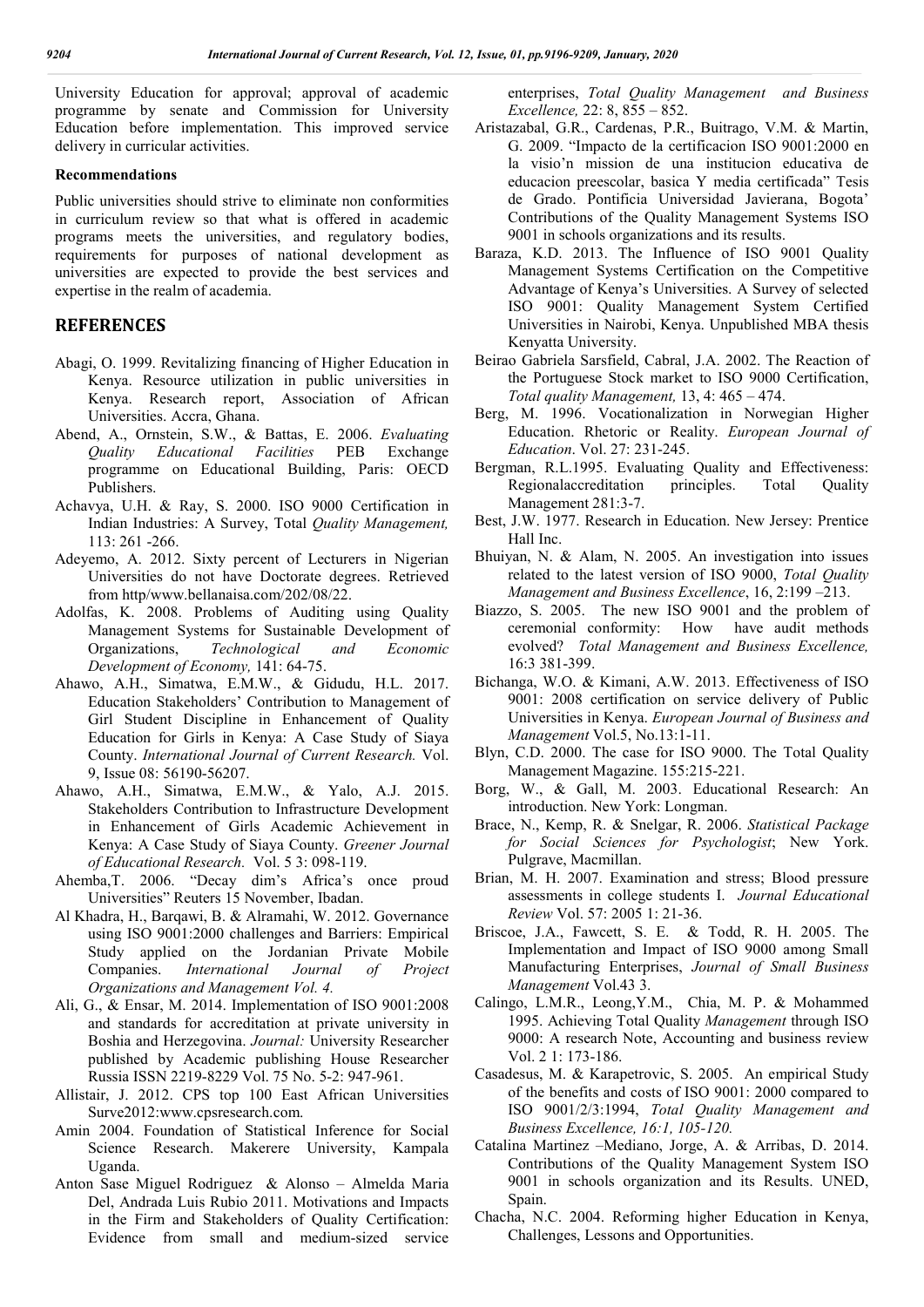- Chacha, N.C. 2005. The University Mandate in re-invigorating the University mandate in a globalizing environment. Challenges, Obstacles and way forward. DAAD Conference proceedings  $26^{\text{th}}$ -27<sup>th</sup> May 2005. Kenyatta University, Nairobi.
- Chan, H.S., Chang, F.C.I. & Lee, J.I.C. 2007. A Study of Implementation of ISO Quality Assurance System for Administrative Staff in University. Retrieved on 13/3/2018 from bm.nsysu.edu.tw at 11.00pm.
- Chan, K.W. & Chan, H.C. 2000. Factors affecting quality of building projects: *International journal of quality and reliability management* 17, 423-441.
- Chow-Chua, C., Goh, M., & Wan, T.B. 2003. "Does ISO 9000 Certification improve business performance?" *International journal of Quality and Reliability Management*, 208: 936-53.
- Cianfrani, A., Charles & West, J.E. 2009. Cracking the case of ISO 9001: 2000 for service. ASQ Press, Milwaukee, Wisconsin. US.
- Cohen, L. & Manion, L. 1998. *Research Methods in*  Education, 4<sup>th</sup> Edition, London: Routeledge Ltd.
- Corbelt, C.J., Montes –Sancho, M.J. & Kirsch, D.A. 2001. The financial impact of ISO 9000 certification in the U.S: An Empirical analysis. Management Science 51: 046-59.
- Davis, S.F., Drinan, P.F. & Gallant, T.P. 2009. Cheating in School. Wiley-Blackwell Publishing. P 11.
- Diaz, J.A. & Martinez –Mediano, C. 2014. International Standard ISO 9001 as a catalyst element in school improvement: Application in a Spanish Educational centre. Retrieved from www.eera.de>contribution on 5 May 2017 at 4am.
- Diaz, J.A. & Martinez –Mediano, C. 2016. Quality Management systems ISO 9001 and its impact on school organization and its Results Retrieved from www.eera.de>contribution. on 5 May 2017 at 4am.
- Dick, G., Gallmore, K., & Brown, J.Z. 2000. Does accreditation make a profound difference to the way service quality is perceived and measured*.* Managing service quality*:* 23-45
- Dissanayaka, S.M., Kumar, Swamy, M.M. K. & Karim, M. 2001. Evaluating Outcome from ISO 9000 Certified Quality Systems of Hong Kong Constructors, *Total Quality Management*, 121: 29 – 40.
- Earthman, S. 2004. Prioritization of 31 Criteria for School building Adequacy. American Civil Liberties Union foundation of Maryland, Baltimore.M.D.
- ElgGreemy, J. & Melao, N. F. 2012. The Impacts and success factors of ISO 9001 in education: Experiences from Portuguese vocational schools. *International journal of quality* 24:380-400.
- Escanciano, C., Fernandez, E. & Vazqurz, C. 2001. Influence of ISO 900 Certification the progress of Spanish industry towards TQM. *International Journal of Quality and Reliability Management* 18 5: 481-494.
- Eshiwani, G. 2009. University Expansion in Eastern Africa: Challenges and Options in Higher Education. Inter-University Council for East Africa. Newsletter Vol. 39: 17-22
- Fernandez, -chung, R.M. 2009. Poor observation as a mechanism to identify and promote quality teaching in higher education. In proceedings of what works conference in quality teaching of higher education held in Istanbul, Turkey, 12-13 October 2007, Istanbul, Turkey. Istanbul Technical University.
- Flyn, B. 1995. The impact of quality management practices on performance and competitive Advantage. *Academy of Management Journal* 265: 659-691.
- Font, X., Sanabria, R. & Skinner, E. 2003. Sustainable Tourism and Eco Tourism Certification: Raising Standards and Benefits. *Journal of Ecotourism,* 2:3, 213 – 218.
- Fuchaka, W. & Swaleh, S. 2012. Faculty opinions on emerging corporatization in public universities in Kenya; Education and general studies. 11:009-0015.
- Garwe, C.E. 2015. The Impact of involving students in managing the Quality of Higher Education provision. *Journal of Education and Training Studies* Vol. 32: 1-6.
- Gay, L.R. 1987. Educational Research: Competencies for Analysis and Application. Columbus, Ohio: Merrill Publishing Company.
- Gelders, L., Proost, A. & Van Der Heyde 1995. ISO 9001 Certification in an Academic Unit, European *Journal of Engineering Education* 20, 4 467 – 471.
- Ghasemi, A. & Zahediasl, S. 2012. Normality Tests for Statistical Analysis: A guide for Non-statisticians *International Journal of Endo criminology and Metabolism* Vol. 103: 486-489. Kowsar medical institute https://www.ncbi.nih.gov>articles.
- Goetsch, D. & Davis, S. 2002. Understanding and implementing ISO 9000:2000. New Jersey. Prentice Hall.
- Gotzamani, K.D. 2005. The Implications of the new ISO 9000:2000 Standards for certified organizations- A review of anticipated benefits and Implementation pitfalls. *International Journal of Productivity and Performance Management*, 54 8: 645-657.
- Grimes, R., & Kevin 2002. ISO 9001:2000 A Practical Quality Guide Manual Explained. ASQ Quality Press U.S.
- Gudo, C.O., Ogachi, O.I., & Olel, M.A. 2011. Role of Institutional Managers in Quality Assurance: Reflections on Kenya's University Education. *Australian Journal of Business and Management Research* Vol.1 2:113-124.
- Ham, S. 2000. An Empirical study on Quality Management Practices in Shanghai manufacturing industries. Total Quality Management, 118: 100-120.
- Heires, M. 2008. The International Organization for Standardization; New Political Economy, 13, 3: 357 – 367.
- Hesham, A., & Magd, E. 2007. ISO 9001:2000 Certification, Experiences in Egyptian Manufacturing sector. Perceptions and perceptive. *International Journal of Quality and Reliability Management* 252:173-200.
- Hilling, B., Hull, C.F., & Lio, B.H. 1994. Innovation in nonprofit and for profit organizations: Visionary, Strategies and Financial considerations. *Journal of Change Management.* 61:53-65.
- Hoyle, D. 2009. ISO 9000: Quality Systems Handbook Updated for the ISO 9001:2008 Standards. Using the standards as a framework for business improvement. Elsevier Ltd.
- Inak,I. H., Mariomo, F., & Casadesus, M.S. 2011. The impact of ISO 9001 Standard and the EFQM model; The view of the assessors, *Total Quality Management and Business Excellence,* 22, 2: 197-218.
- ISO 9001 2009. "The ISO Survey" International Organization for Standardization. Geneva.
- ISO survey of Certification 1996. ISO News retrieved from http://www.iso.org on January 23<sup>rd</sup> 1996 at 10pm.
- Israel, G.D. n.d. Determining sample size. http://edis.ifas.ufl.edu/pdfiles/pd/pd00600. pdf26/6/2011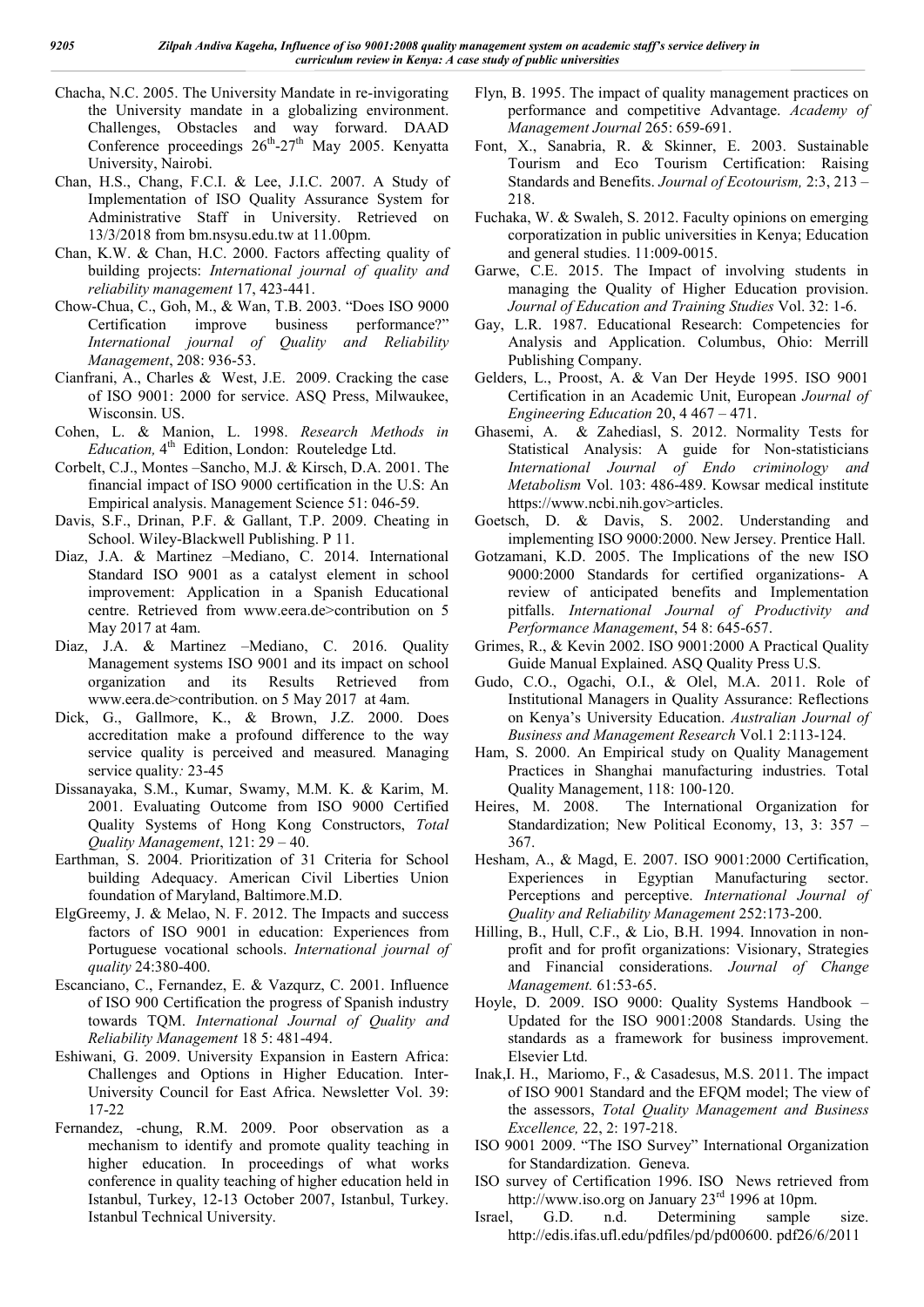- Johansten, Gustav Cerl 1995. Application of the ISO 9000 Standards of Quality Management in Professional Services. An Information Sector Case, *Total Quality Management,* 6, 3: 21 – 242.
- Joppe, M. 2000. The Research process. The Quantitative Report. *Understanding Reliability and Validity in qualitative Research Journal* Vol. 84: 597-607.
- K'Okul, F. 2010. "Perception of Students on the Status of Guidance and Counseling in Selected Universities in Kenya for minimizing students student notes, Unpublished PhD thesis Kenyatta University.
- Kabiru, K. 2007. The Management of Higher Education in Kenya: Challenges and Opportunities. Paper presented at the Mijadala on Social Policy Governance and Development in Kenya. Sponsored by Development Policy Management Forum on  $9<sup>th</sup>$  July, 2007 at Nairobi Safari Club.
- Kagwiria, C.R. 2013. Factors Affecting Adoption of ISO 9001:2008 Quality Management Systems in Selected Public Sectors Organizations in Nairobi. Unpublished MBA project. Kenyatta University, Nairobi, Kenya.
- Kammoun, R. & Auoni, B. 2012. ISO 9000 adoption in Tunisia; experiences of Certified Companies, *Total Quality Management and Business Excellence, Doc: 10. 1080/4783363.2012.669548.*
- Kang Lo Liang & Dong, S.C. 2007. The difference in the perceived benefits between firms that maintain ISO Certification and those that do not, *International Journal of Production Research,* 45 8: 1881 – 1897.
- Kanji, G.K. 1998. An innovative approach to make ISO 9001 Standards' more effective. *Total Quality Management*, 9 1: 67-78.
- Karapetrovic, S., Rajamani, D. & Wilborn, W.C. 1998. ISO 9001 Quality system: An interpretation for the university. *International Journal of Engineering Education* 142:105- 118.
- Kaziliunas, A. Dolfas 2008. Problems of Auditing using Quality Management Systems for Sustainable Development of Organizations, *Technological and Economic Development of Economy,* 141: 64-75.
- Kenya Bureau of Standards 2007. Implementation of ISO 9001:2008 Standards Handbook. Kenya Bureau of Standards Training and advisory services. 2007, Nairobi, Kenya.
- Kenya Bureau of Standards. 2012. Implementation of ISO 9001 Standards Hand book. Nairobi. Kenya Bureau of Standards Training Services.
- Kenya Bureau of Standards. 2015. Implementation of ISO 9001 Standards Hand book. Nairobi. Kenya Bureau of Standards Training Services.
- Khalid, S. 2012. Job Satisfaction among academic staff. A comparative analysis between Public and Private sector universities of Punjab Pakistan. *International journal of Business and Management* Vol. 5:110-115.
- Khan, M.K. 1999. Development of an Expert System for Implementation of ISO 9000 quality systems, *Total Quality Management* 10 1: 47 – 59.
- Kiiru, G.T. 2006. Employee perception of the implementation of ISO 9001 certification and process improvement initiations, the case of Kongen. Unpublished MBA thesis. University of Nairobi. Nairobi.
- Kimani, A.W., & Okibo, B.W. 2013. Effectiveness of ISO 900:2008 Certification on Service delivery of Public Universities in Kenya. *European Journal of Business and Management* Vol.13: 232-242.
- Kinyanjui, K. 2007. The transformation of higher education in Kenya: challenges and opportunities paper presented at the Mijadala on social policy, governance and development in Kenya forum, Nairobi Safari Club, 9<sup>th</sup> July, 2010.
- Koech Report 1999. Commission of Inquiry on the education system in Kenya, Nairobi.
- Kosgey, I. S. & Lagat, A.C. 2014. Role of Senior Management Support and Leadership in the Strategic Positioning of Newly Chartered Public Universities in Kenya. The case of Laikipia University *European Journal of Business and Management Vol.6 No.23: 1-13.*
- Kumar, R. 2011. Research Methodology A step by  $-$ step Guide for Beginners. Thousand Oaks. Sage publications Inc.
- Kyalo, M. J. 2003. The effect of ISO 9001:2008 Certification on process quality: A case study of Kenya Power and Lightning Company*.* Unpublished MBA project. University of Nairobi.
- Lagodimos, A.G., Dervitsiotis, K.W. & Kirkagaslis, S.E.C. 2005. The penetration of ISO 9000 Certification in Greek Industries, *Total Quality Management and Business Excellence,* 16,4: 505 – 527.
- Landmark, E. & Westelius, A. 2006. Effects of Quality Management According to ISO 9000: A Swedish Study of the Transit to ISO 9000: 2000, *Total Quality Management and Business Excellence,* 17:6: 1021 – 1042.
- Lankford, W. M. 2000. ISO 9000: Understanding the Basics. Review of Business 203.
- Larson, P.D. & Kerr, S.A. 2007. Integration of Process Management Tools to Support TQM Implementation: ISO 9000 and Activity – based costing. *Total Quality Management and Business Excellence,* 18: -2: 201 – 207.
- Laszlo, G. 1998. ISO 9000 or TQM: Which to adopt  $A$ Canadian Case Study. *The Total Quality Management Magazine,* 105: 362-366.
- Laurillard, H.K., & Cheng, C.C.T. 2002. The state of quality management implementation: A cross section study of quality –oriented companies in Hong Kong. Total Quality Management, 131:29-38.
- Leedy, P.D. & Ormrod, J.E. 2005. *Practical Research: Planning and design*. New Jersey: Pearson Merrill Prentice Hall.
- Levett, J.M. 2005. Implementing an ISO 9001 Quality Management System in a Multispecialty Clinic. *Physician Executives* 31 6:46-51.
- Lipovatz, D., Stenos, F. & Vaka, A. 1999. Implementation of ISO 9000 Quality Systems in Greek enterprises. *International journal of quality and reliability management* 16: 534-551.
- Locke, E. & Lathem, G.P. 2000. A theory of Goal Setting and Task Performance. New Jersey. Prentice Hall.
- Londora, C. 2003. Management Effects on Quality-Policy Implementation. *The Total Quality Management Magazine 173: 267-278.*
- Magutu, P.O., Mbeche, M.I., Nyaoga, B.R., Nyamwage, O., Onger, R.N. & Ombati, T.O. 2010. Quality Management Practices in Kenyan Educational Institutions. The Case of University of Nairobi, *African Journal of Business and Management Vol. I: 1-17.*
- Mangula, M.S. 2013. Effect of Quality Management Systems ISO 9001 Certification on Organizational Performance in Tanzania: A case study of manufacturing industries in Morogoro. *International Journal of Technology*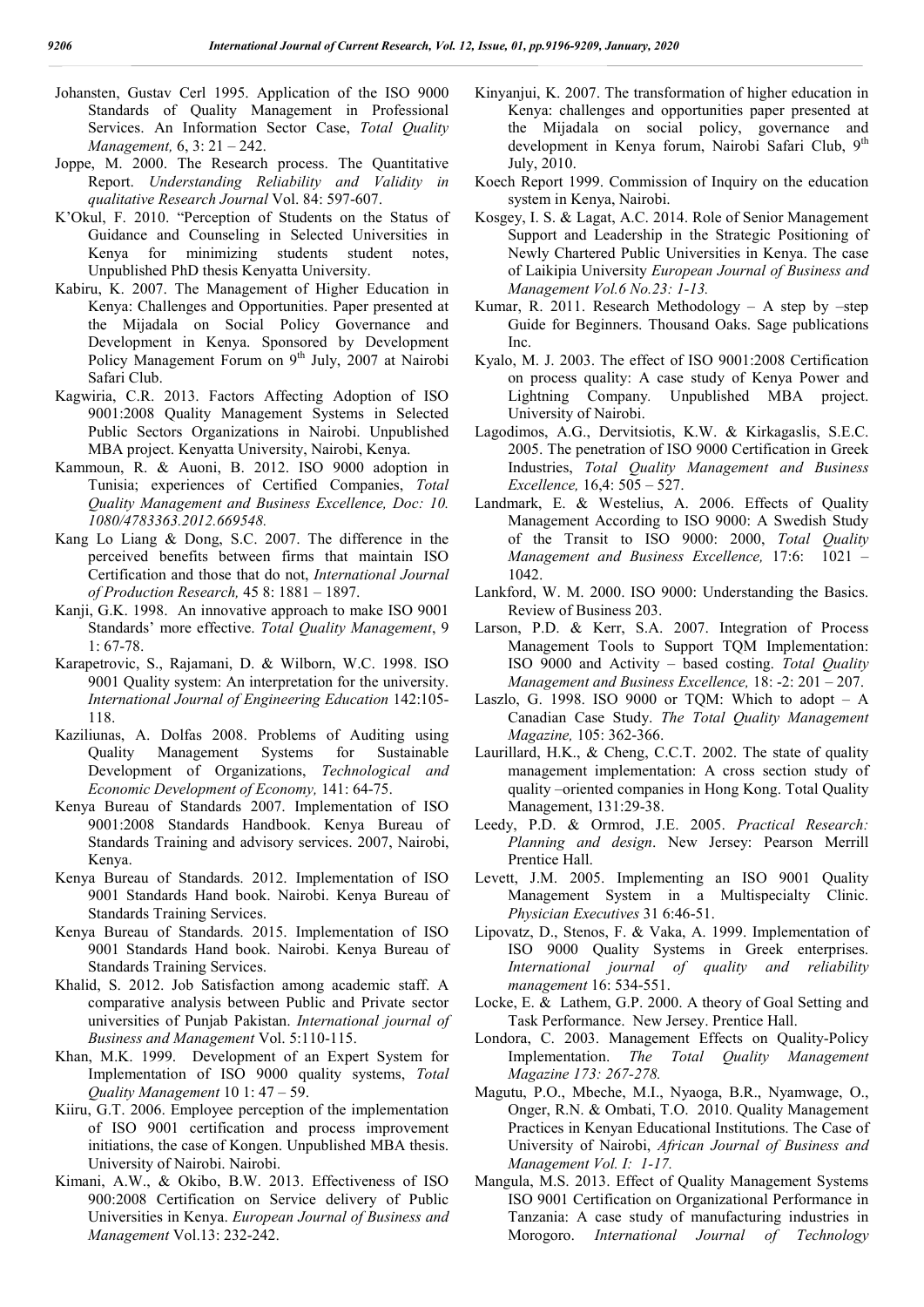*enhancements and Emerging engineering Research*  11:15.

- Mar Alonso- Almeida & Jose Miguel Rodviquez Anton 2011. Quality Certification Systems and their impact on employee satisfaction in services with high levels of Customer Contact, *Total Quality Management of Business Excellence,* 22:2, 145-157.
- Mariomo, F., Casadesus, M.S. & Hevas, I. 2011. The Impact of ISO 9001 Standard and the EFQM model; The view of the assessors, *Total Quality Management and Business Excellence,* 22, 2: 197 – 218.
- Marson, T. & Blodget, M. 2008. Can Middle African Countries fulfill the Eastern Promise? http/www.isida.gov.org.
- Martinez-mediano, C. & Diaz, J.A. 2014. Contributions of the Quality Management systems ISO 9001 in schools organization and its Results. www.eera.de>contribution.
- Mason, M. 2010. Sample size and saturation in PhD studies using Qualitative social research for schooling /forum: Qualitative social research, 113fqs100387.
- Mbirithi, D.M. 2013. Management Challenges facing Kenya's Public Universities and implications for the quality of Education. Unpublished PhD Thesis .Kenyatta University. Nairobi.
- Ministry of Education Science and Technology 2014. Commission for University Education, Universities Standards and Guidelines. Nairobi. Commission for University Education.
- Mohamedbhai, G.T.G. 2008. *The Effects of Massification on Higher Education in Africa*. Association of African Universities, 2008. ISBN 9988589417, 9789988589417.
- Mola, B.N. 2007. The use of ISO 9001 quality standards in higher education institutions libraries Ph.D dissertation university of Barcelona.
- Moreland, Neil & Clark, M. 1997. Sense making and ISO 9000 in Educational organizations, Research in Post – Compulsory Education, 2, 1: 29-45.
- Mugenda, M.O. & Mugenda, G.A. 2003. *Research Methods, Quantitative and Qualitative Approaches*. Nairobi, ACTS Press.
- Munene, I. 2008. University is ISO 9000:2008 certified: Neoliberal Echoes, knowledge production and quality Assurance in Kenya state Universities. *Journal of Higher Education in Africa* Vol. 1:161-182.
- Mungara, M.W. 2010. Management perception on implementation and maintenance of ISO 9001 Certification among insurance companies in Kenya. Unpublished Master thesis. University of Nairobi, Kenya.
- Mwangi, N. & Maurice, O.U. 2011. Challenges for learning in Kenya's public universities. *Journal of Quality Assurance in Education* 193: 208-223. Finland Group publishing Limited. ISNN. 0963-4883.
- Mwiria, K., Ngathe, N., Ngome & Odero, C. 2007. Public and Private Universities in Kenya, Nairobi. East Africa Educational publishers
- Nair, A. & Prajogo, D. 2009. Internalization of ISO 9000 Standards that antecedent role of functionalist and institutionalist drivers and performance implications, *International Journal of Production Research, 47:16, 4545 – 4568.*
- Ngome, C. 2003. 'Kenya' in Teferra, Dr. Altbach, P.G. Eds African higher education an inherence reference hand book Bloomington in Indiana Press.
- Novack, L.N, & Bosheers, K.C. 1997. The QS 9000 Documentation Toolkit, Prentice Hall PTR. N. J.
- Nwankwo, S., Aiyeku, J. & Ogbuehi 1998. Quality Management in small business contexts in bibberman, J. and Alikhfaji A Eds, Business Research year Book, Vol. 5. *International Academy of Business Disciplines pp 153- 7*
- Nyaigoti-Chacha 2001. Issues of Leadership and Management of Institutions', a presentation during the Ford Foundation Conference on 'Innovations on African Higher Education' Nairobi; Kenya.
- Oluoch, K. J. 2010. Benefits and Challenges of Implementation of ISO 9001:2008 Certification at Kenya Medical Training College, unpublished MBA Thesis University of Nairobi.
- Okibo, B.W., & Kimani, A.W. 2013. Effectiveness of ISO 900:2008 Certification on Service delivery of Public Universities in Kenya. *European Journal of Business and Management* Vol.13: 232-242.
- Okwakol, M. J. 2008. Challenges and prospects for quality Assurance in science and Technology Education in African Countries. The Ugandan Higher Education Review. *Journal of the National Council for Higher Education* Vol.5 2: 17-26.
- Okwankol, M.J. 2011. Challenges and prospects for Quality Assurance in Science and Technology. Education in African universities. *Journal of national council for Higher Education* Vol. 52:1-15.
- Owino, G.O. 2011. Higher Education Quality in Kenya: a critical reflection of Kenya challenges, quality in higher education, 17 3: 299-315.
- Pantouvakis, A. & Dimas, A. 2010. Does ISO 9000 series certification matter *for* the financial performance of ports, some preliminary findings from Europe maritime policy and management. *The flagship journal of International Shipping and Port Research, 37:5: 505-522.*
- Phen Sui Low & Fong, Edwi, T.W. 2002. Preparations for ISO 9001: 2000 – A Study of ISO 9000: 1994 Certified Construction Firms, *Construction Management and Economics, 205:405 – 413.*
- Pheng Low Sui & Wee Hou Chia 2008. Middle Management Influence on the Effectiveness of ISO 9000 Quality Management Systems in Architectural Firms, *Architectural Engineering and Design Management,* 4: 3- 4: 189 – 205.
- Philips, W.A. 2009. ISO 9001:2008 Internal Audits made Easy: Tools, Techniques and Step-by-Step guidelines for successful internal audits. ASQ Quality Press, Milwaukee. Winsconsin. U. S.
- Pina, Trigueros A., Jose & Selles Sansalvador, Manuel, E. 2008. Management and Measurement of Quality in ISO 9000 organizations: An empirical study in Spain. *Total Quality Management and Business Excellence, 195: 281 – 492.*
- Prajogo, D. 2008. The Sustainability of ISO 9001 in a Legal Organization, *the Service Industries Journal* 285: 603 – 614.
- Poksinska, B., Eklund, J., & Dahlgard J. 2006. ISO 9001: 2000 in small organizations, lost opportunities, benefits and influencing factors, *International Journal of Quality and Reliability Management.* Vol. 235:490-512.
- Poksinska, B., Kahgaard, J.J. & Antoni, M.C. 2002. The State of ISO 9000 certification. A study of Swedish Organization. *The TQM Magazine* 145: 297-306.
- Psomas, E. L., Fotopoulous, C. & Kafetzopolous, V.D. 2010. Critical Factors for Effective *Implementation* of ISO 9001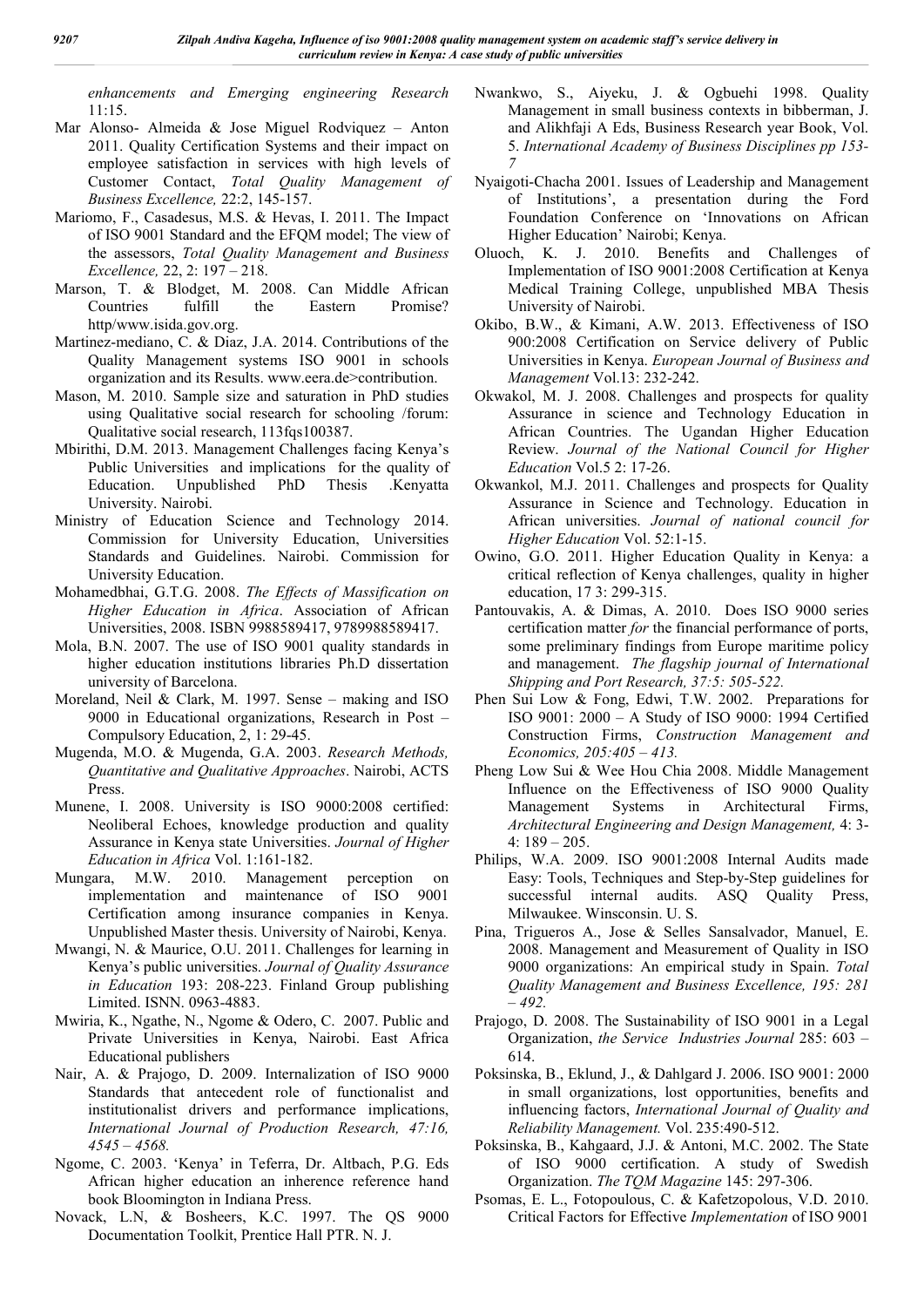in SME Service Companies. *Managing Service quality*, 205:440-457*.*

- Quazi, A., Hesan, Hong wung Cheng & Meng Tuck Chan 2002. Impact of ISO 9000 Certification on Quality Management Practices: A Comparative Study, *Total Quality Management 131: 53 – 67.*
- Quazi, H.A. & Padibjo, S.R. 1998. A Journey Towards Total Quality Management Through ISO 9000 certification- A study on small and Medium-sized enterprises in Singapore *International Journal of Quality and Reliability management Vol. 15 5: 489-508.*
- Republic of Kenya, 2006. Transformation of Higher Education in Kenya to secure Kenya's Development in the knowledge economy. Report of the Public Universities Inspection Board, Nairobi.
- Republic of Kenya 2008. Republic of Kenya investing in the future of University Education, The National Strategy for University Education , 2007-2015. Ministry of Higher Education, Science and Technology, Nairobi.
- Ruto, D.K. 2011. Student factors Influencing Cheating in Undergraduate Examination in Universities in Kenya. Problems of Management in the 21<sup>st</sup> Century. Vol. 2: 1-9.
- Ruzevicius, J. 2005. Peculiarities of Quality Assurance in Higher Education: A study of Lithuanian Institutions. Retrieved from etalpykla.lituanistikadb.it>fedora>g… ISSN 1392-1142 ORGANIZACIJUVADYBA: SISTEMINIAI TYRIMAI: 2007.44: 107-122.
- Sakhivel, P.B. & Rajendran, G. 2005. Total Quality Management Implementation and Students Satisfaction of Academic Performance. The Total Quality Management Magazine*,* 193:259-273.
- Salah, A. 2014. An Assessment of Quality Management Systems Indicators for the ISO 9001:2008 Certified work Organizations in Kuwait, Unpublished PhD thesis Dublin City University.
- Salman, K., Irshad, M.Z. & Babak, M. 2012. Job Satisfaction among Academic Staff Comparative Analysis between Public and Private Universities of Punjab, Pakistan. *International Journal of Business and Management Vol. 7 No. 1*
- Sampaio, P., Saraiva, P. & Antonio Gumanaes Rodriques 2009. An analysis of ISO 9000 date in the world and the European Union, *Total Quality Management and Business Excellence,* 20 12: 1303 – 1320.
- Sampaio, P., Saraiva, P. & Rodriques Gumanaes Antonio 2010. A Classification Model for Prediction of Certification Motivations from the contents of ISO 9001 audit reports, *Total Quality Management and Business Excellence,* 21 12: 1279 – 1298.
- Sang, H.B. 2007. The relationship between ISO 9000 participation and educational outcomes of schools. Quality Assurance in Education, Vol. 153: 251-270.
- Santos, L., & Escanciano, C. 2002. Benefits of the ISO 9000:1994 System: Some Considerations to Reinforce Competitive Advantage. *International Journal of Quality & Reliability Management* 193: 321-44.
- Saraiva, P.M. & Duarte, B. 2003. ISO 9001 Some Statistical Results for a Worldwide Phenomenon, *Total Quality Management and Business Excellence,* 14:10, 1169 - 1178*.*
- Sare, T. & Shifted, J.R. 2014. Investing in people, Berkeley, University of California Press.
- SARUA 2009. Leadership Challenges for Higher Education in Southern Africa. Leadership Dialogue, Vol.1 1, Southern Africa Regional Universities Association.
- Serdar, K. & David, A. 2006. Diffusion of ISO 9000 Certification in the Precast Concrete Industry, *Construction Management and Economics,* 24, 5: 485 – 495.
- Shad, D. 2011. An Empirical Study of the ISO 9000 Certification in Global Supply Chain of Maquiladuras, *International Journal of Production Research* 491: 215 – 234.
- Sifuna, D.N. 2003. Leadership in Kenya Public Universities and the Challenges of Autonomy and Academic Freedom: An Overview of Trends since Independence. *Council for the Development of Social Science Research in Africa*; JHEA/RESA Vol.10 1: 121-137.
- Sifuna, D. N. 2010. Some Reflections on the Expansion and Quality of Higher Education in Public Universities in Kenya, Research in post-compulsory Education Vol.15, No.4.
- Silverman, D. 2008. *Qualitative Research*. Olivers yard. New Delhi: Sage publications.
- Silvestro, R. & Cross, S. 2000. Applying the Service profit Chain in retail environment: Challenging the "Satisfaction mirror." *International Journal of service industry management*. Vol. 113:244-268.
- Singles, J., Ruel, G., & Van de Water, H. 2001. ISO 9000 Series Certification and performance. *International Journal of Quality and Reliability Management*. 181: 62- 74.
- Sohail, M., Rajadurai, J. & Rahman, N. 2003. Managing quality in Higher Education a Malaysian case study. *International journal of Educational Management*, 174:141-146.
- Souza-Poza, A., Altinkilinic, M. & Searcy 2009. Implementing a Functional ISO 9001 Quality Management System in Small and Medium-Sized Enterprises. *International Journal of Engineering,* 33:220-228.
- Shwu ing Wu & Jui-hon Chan 2011. Comparison between Manufacturing Companies that are ISO Certified and those that are not certified using Performance Measurement Model, *Total Quality Management and Business Excellence,* 2218: 869 – 890.
- Shwu-ing, W. & Jiun-yi, D. 2011. The Performance of ISO Certification based on Consumer Perspective: A Case Study travel agency, *Total Quality Management and Business Excellence, Doi: 10.1080/14783363.2011.*
- Smith, W.T. 2007. Job Satisfaction in the United States, Embargoed for Release NORC/University of Chicago Online.
- Stamatis, D.H. 1995. Understanding ISO 9000 and implementing the Basics to quality. New York: Marcel Dekker.
- Standa, E. 2000. Institutional Autonomy and Academic Freedom. The Uganda Higher Education Review. *Journal of Higher Council for Education* Vol. 4: 17-20.
- Supradith Na Ayudhya, C. 2001. ISO 9000 in Thai Private schools: Case studies. Retrieved from www.moe.go.th/english/article/iso9000-schools.htm on 16/3/2018.
- Thonhauser, T. 2008. Factors that relate to the time to ISO 9000 registration in Education Institutions, School Effectiveness and School Improvements: *An International Journal of Research, Policy and Practice,*  193: 333-349*.*
- Tricker, R. 2002. ISO 9001:2000 Audit Procedures. Elsevier Ltd.